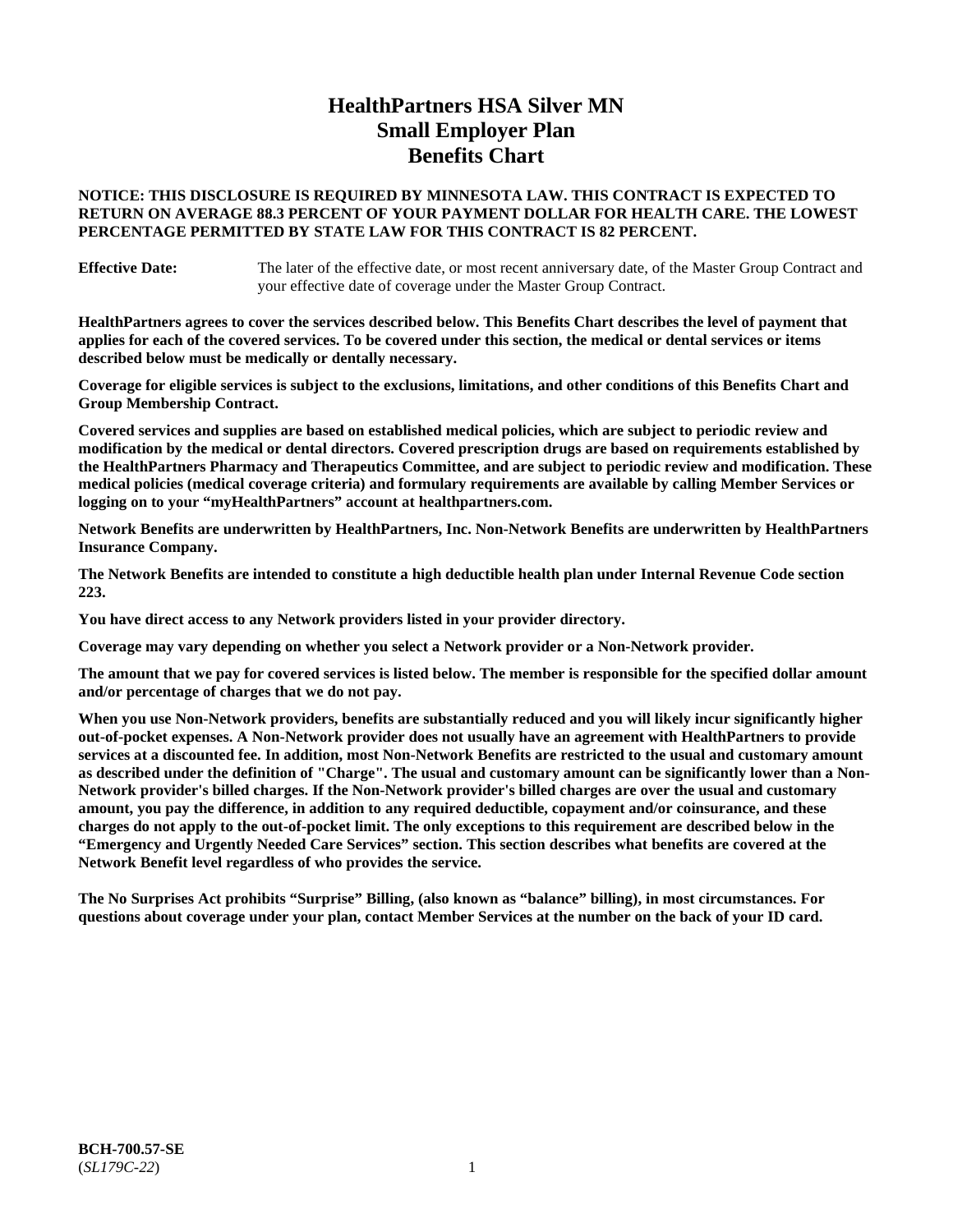# **These definitions apply to this Benefits Chart. They also apply to the Contract.**

| <b>Biosimilar Drugs:</b> | A prescription drug, approved by the Food and Drug Administration (FDA), that the FDA has<br>determined is biosimilar to and interchangeable with a biological brand name drug. Biosimilar<br>drugs are not considered generic drugs and are not covered under the generic drug benefit.                                                                                                                                                                                                                                                                                                                                           |
|--------------------------|------------------------------------------------------------------------------------------------------------------------------------------------------------------------------------------------------------------------------------------------------------------------------------------------------------------------------------------------------------------------------------------------------------------------------------------------------------------------------------------------------------------------------------------------------------------------------------------------------------------------------------|
| <b>Brand Name Drug:</b>  | A prescription drug, approved by the Food and Drug Administration (FDA), that is manufactured,<br>sold, or licensed for sale under a trademark by the pharmaceutical company that originally<br>researched and developed the drug. Brand name drugs have the same active-ingredient formula as<br>the generic version of the drug. However, generic drugs are manufactured and sold by other drug<br>manufacturers and are generally not available until after the patent on the brand name drug has<br>expired. A few brand name drugs may be covered at the generic drug benefit level if this is<br>indicated on the formulary. |
| <b>Calendar Year:</b>    | This is the 12-month period beginning 12:01 A.M. Central Time, on January 1, and ending 12:00<br>A.M. Central Time of the next following December 31.                                                                                                                                                                                                                                                                                                                                                                                                                                                                              |
| <b>Charge:</b>           | For covered services delivered by participating network providers, this is the provider's discounted<br>charge for a given medical/surgical service, procedure or item.                                                                                                                                                                                                                                                                                                                                                                                                                                                            |
|                          | For covered services delivered by non-network providers, a contracted rate may apply if such<br>arrangement is available to HealthPartners.                                                                                                                                                                                                                                                                                                                                                                                                                                                                                        |
|                          | For the Usual and Customary charge for covered services delivered by non-network providers, our<br>payment is calculated using one of the following options to be determined at HealthPartners'<br>discretion: 1) a percentage of the Medicare fee schedule; 2) a comparable schedule if the services<br>is not on the Medicare fee schedule; 3) a commercially reasonable rate for such service.                                                                                                                                                                                                                                  |
|                          | The Usual and Customary Charge is the maximum amount allowed that we consider in the<br>calculation of the payment of charges incurred for certain covered services. You must pay for any<br>charges above the usual and customary charge, and they do not apply to the out-of-pocket limit.                                                                                                                                                                                                                                                                                                                                       |
|                          | A charge is incurred for covered ambulatory medical and surgical services, on the date the service<br>or item is provided. A charge is incurred for covered inpatient services, on the date of admission to<br>a hospital. To be covered, a charge must be incurred on or after the member's effective date and<br>on or before the termination date.                                                                                                                                                                                                                                                                              |
| Copayment/Coinsurance:   | The specified dollar amount, or percentage, of charges incurred for covered services, which we do<br>not pay, but which a member must pay, each time a member receives certain medical services,<br>procedures or items. Our payment for those covered services or items begins after the copayment<br>or coinsurance is satisfied. Covered services or items requiring a copayment or coinsurance are<br>specified in this Benefits Chart.                                                                                                                                                                                        |
|                          | For services provided by a network provider:                                                                                                                                                                                                                                                                                                                                                                                                                                                                                                                                                                                       |
|                          | An amount which is listed as a flat dollar copayment is applied to a network provider's discounted<br>charges for a given service. However, if the network provider's discounted charge for a service or<br>item is less than the flat dollar copayment, you will pay the network provider's discounted charge.<br>An amount which is listed as a percentage of charges or coinsurance is based on the network<br>provider's discounted charges, calculated at the time the claim is processed, which may include an<br>agreed upon fee schedule rate for case rate or withhold arrangements.                                      |
|                          | For services provided by a non-network provider:                                                                                                                                                                                                                                                                                                                                                                                                                                                                                                                                                                                   |
|                          | Any copayment or coinsurance is applied to the lesser of the provider's charges or the usual and<br>customary charge for a service.                                                                                                                                                                                                                                                                                                                                                                                                                                                                                                |
|                          | A copayment or coinsurance is due at the time a service is provided, or when billed by the<br>provider. The copayment or coinsurance applicable for a scheduled visit with a network provider<br>will be collected for each visit, late cancellation and failed appointment. Services may not be<br>withheld for failure to pay a deductible or coinsurance at or prior to the time of service.                                                                                                                                                                                                                                    |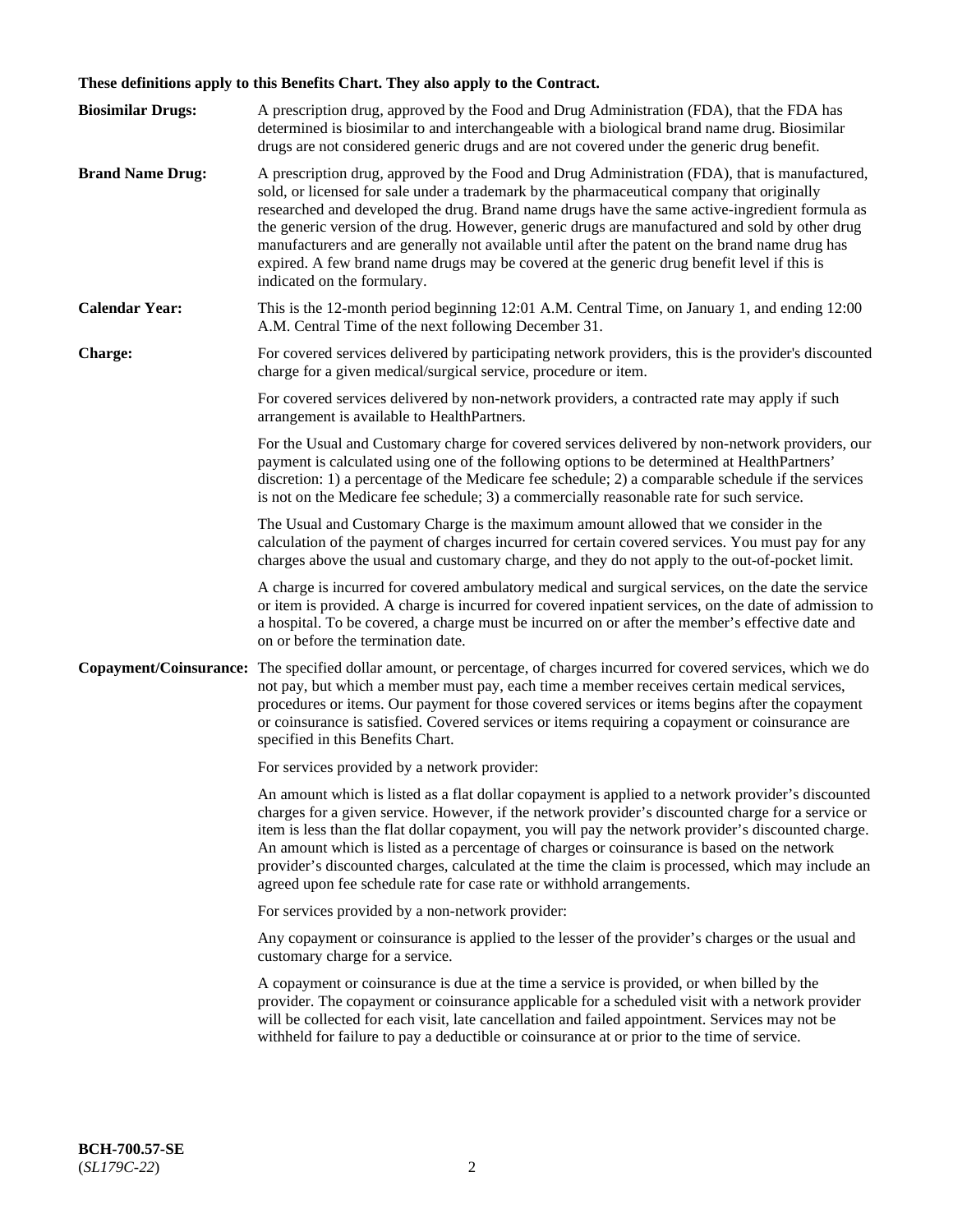| Deductible: | The specified dollar amount of charges incurred for covered services, which we do not pay, but a<br>member or a family has to pay first in a calendar year. Our payment for those services or items<br>begins after the deductible is satisfied. For network providers, the amount of the charges that apply<br>to the deductible are based on the network provider's discounted charges, calculated at the time<br>the claim is processed, which may include an agreed upon fee schedule rate for case rate or<br>withhold arrangements. For non-network providers, the amount of charges that apply to the<br>deductible are the lesser of the provider's charges or the usual and customary charge for a service.                                                                                                                                                                                                                                                                                                                                                                                                                                                                                                                                             |
|-------------|------------------------------------------------------------------------------------------------------------------------------------------------------------------------------------------------------------------------------------------------------------------------------------------------------------------------------------------------------------------------------------------------------------------------------------------------------------------------------------------------------------------------------------------------------------------------------------------------------------------------------------------------------------------------------------------------------------------------------------------------------------------------------------------------------------------------------------------------------------------------------------------------------------------------------------------------------------------------------------------------------------------------------------------------------------------------------------------------------------------------------------------------------------------------------------------------------------------------------------------------------------------|
|             | Any amounts paid or reimbursed by a third party, including but not limited to: point of service<br>rebates, manufacturer coupons, manufacturer debit cards or other forms of direct reimbursement to<br>a member for a product or service, will not apply toward your deductible, to the extent permitted<br>under state and federal law.                                                                                                                                                                                                                                                                                                                                                                                                                                                                                                                                                                                                                                                                                                                                                                                                                                                                                                                        |
|             | All services are subject to the deductible unless otherwise indicated below in this Benefits Chart.                                                                                                                                                                                                                                                                                                                                                                                                                                                                                                                                                                                                                                                                                                                                                                                                                                                                                                                                                                                                                                                                                                                                                              |
| Formulary:  | This is a current list, which may be revised from time to time, of formulary prescription drugs,<br>medications, equipment and supplies covered by us as indicated in the Benefits Chart which are<br>covered at the highest benefit level. Some drugs may require prior authorization to be covered as<br>formulary drugs. You may be granted an exception to the formulary that is available to you upon<br>request. These guidelines and procedures include exceptions to the formulary for anti-psychotic<br>prescription drugs prescribed to treat emotional disturbances or mental illness if your health care<br>provider (1) indicates to the dispensing pharmacist, orally or in writing, that the prescription must<br>be dispensed as indicated and (2) certifies in writing to us that the prescribed drug will best treat<br>your condition. Also, you may continue to receive certain non-formulary prescription drugs for<br>diagnosed mental illness or emotional disturbance when our formulary changes or you change<br>health plans for up to one year following the change. We also have written guidelines and<br>procedures for granting formulary exceptions for other drugs that are available to you upon request<br>or on our website. |
|             | HMO Formulary Exception Process (including antipsychotic drugs). If you are prescribed a<br>drug, we must promptly grant you an exception to our formulary when your health care provider<br>indicates to us that:                                                                                                                                                                                                                                                                                                                                                                                                                                                                                                                                                                                                                                                                                                                                                                                                                                                                                                                                                                                                                                               |
|             | (1) the formulary drug causes an adverse reaction to the patient;<br>(2) the formulary drug is contraindicated for the patient; or<br>(3) the health care provider demonstrates that the prescription drug must be dispensed as written<br>to provide maximum medical benefit to the patient.                                                                                                                                                                                                                                                                                                                                                                                                                                                                                                                                                                                                                                                                                                                                                                                                                                                                                                                                                                    |
|             | The formulary, and information on drugs that require authorization, are available by calling<br>Member Services or logging on to your "myHealthPartners" account at healthpartners.com.                                                                                                                                                                                                                                                                                                                                                                                                                                                                                                                                                                                                                                                                                                                                                                                                                                                                                                                                                                                                                                                                          |
|             | Formulary Changes. The formulary may change throughout the year. If you are affected by a<br>formulary change, you will receive at least 30 days' advanced notice of that change, and you<br>may request a formulary exception.                                                                                                                                                                                                                                                                                                                                                                                                                                                                                                                                                                                                                                                                                                                                                                                                                                                                                                                                                                                                                                  |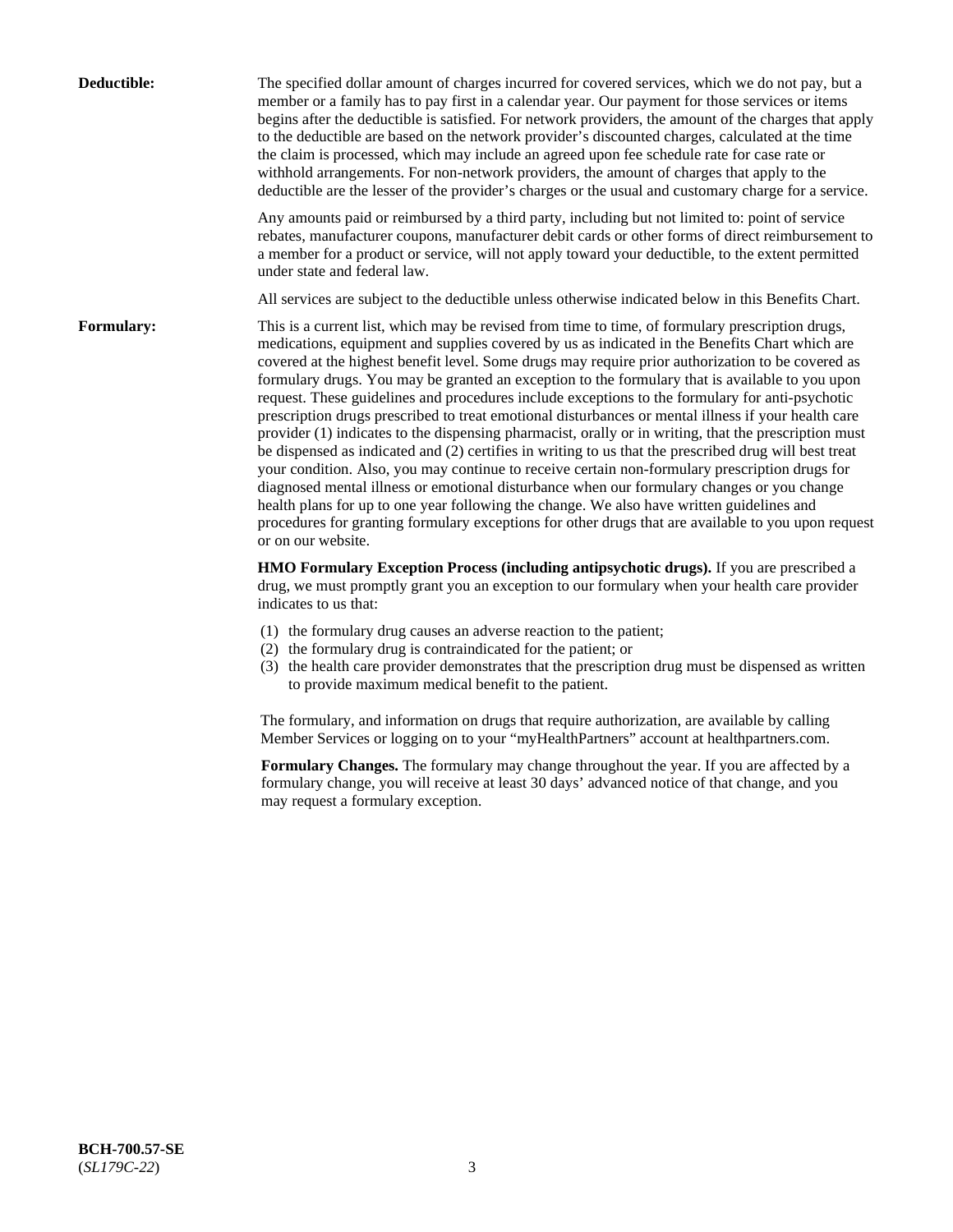# **Federal Formulary Exception Process:**

If you are prescribed a drug that is not included on the formulary and your plan does not cover nonformulary drugs, you, your designee or your prescribing physician may request a review through our formulary exception process, which includes external review. This process is described below.

- **1. Standard Exception Request.** If your provider prescribes a drug that is not on our formulary, you may submit a standard exception request. If you, your designee or your prescribing provider submit a standard exception request, we must make our coverage determination and notify you within 72 hours of our receipt of the request. If we grant the exception to cover the drug, we are required to cover the drug for the duration of the prescription, including refills.
- **2. Expedited Exception Request.** If your provider prescribes a drug that is not on our formulary, you may submit an expedited exception request if there are exigent circumstances. Exigent circumstances exist when you are suffering from a health condition that may seriously jeopardize your life, health, or ability to regain maximum function or when you are undergoing a current course using a nonformulary drug. If you, your designee or your prescribing provider submit an expedited exception request, we must make our coverage determination and notify you within 24 hours of our receipt of the request. If we grant the exception to cover the drug, we are required to cover the drug for the duration of the prescription, including refills. If we grant an exception based on exigent circumstances, we must cover the drug for the duration of the exigency.
- **3. Federal External Review Exception Request.** If coverage of a drug is denied after an exception request review under items 1. or 2. above, you, your designee, or your prescribing provider may request an external review exception request. If the initial request was a standard exception request, we must notify you or your designee and the prescribing provider of the coverage determination within 72 hours of our receipt of your request for external review. If the initial request was an expedited exception request, we must notify you or your designee and the prescribing provider of the coverage determination within 24 hours our receipt of your request for external review. If you are granted an exception after the external review exception request, we are required to cover the drug for the duration of the prescription, if the initial request was a standard exception request. If the initial request was an expedited exception request, we must provide coverage for the duration of the exigency.
- **4. State External Review Request.** If coverage of the drug is denied after a federal external review exception request under item 3. above, you may request an external review under the "Disputes and Complaints" section, "External Complaints Procedures" in the Group Membership Contract.
- **Generic Drug:** A prescription drug, approved by the Food and Drug Administration (FDA) that the FDA has determined is comparable to a brand name drug product in dosage form, strength, route of administration, quality, intended use and documented bioequivalence. Generally, generic drugs cost less than brand name drugs. Some brand name drugs may be covered at the generic drug benefit level if this is indicated on the formulary.
- **Non-Formulary Drug:** This is a prescription drug approved by the Food and Drug Administration (FDA) that is not on the formulary, is medically necessary and is not investigative or otherwise excluded under this Benefits Chart.
- **Out-of-Pocket Expenses:** You pay the specified copayments/coinsurance and deductibles applicable for particular services, subject to the out-of-pocket limit described below. These amounts are in addition to the monthly enrollment payments.
- **Out-of-Pocket Limit:** You pay the copayments/coinsurance and deductibles for covered services, to the individual or family out-of-pocket limit. Thereafter we cover 100% of the charges incurred for all other covered services, for the rest of the calendar year. You pay amounts greater than the out-of-pocket limit if you exceed any visit or day limits.

Non-Network Benefits above the usual and customary charge (see definition of charge above) do not apply to the out-of-pocket limit.

Non-Network benefits for transplant surgery do not apply to the out-of-pocket limit.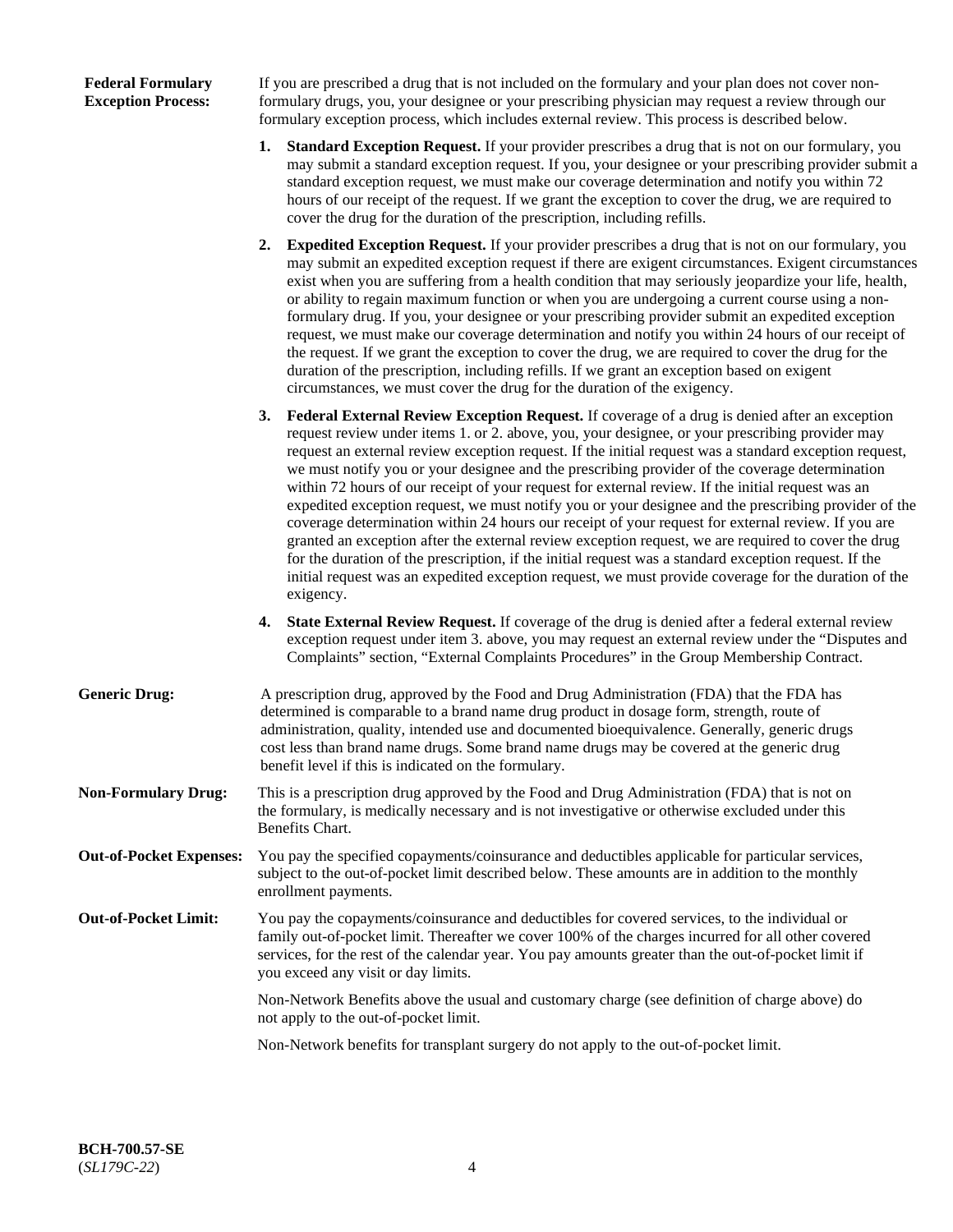Any amounts paid or reimbursed by a third party, including but not limited to: point of service rebates, manufacturer coupons, manufacturer debit cards or other forms of direct reimbursement to a member for a product or service, will not apply as an out of pocket expense, to the extent permitted under state and federal law.

You are responsible to keep track of the out-of-pocket expenses. Contact our Member Services department for assistance in determining the amount paid by the enrollee for specific eligible services received. Claims for reimbursement under the out-of-pocket limit provisions are subject to the same time limits and provisions described under the "Claims Provisions" section of the Contract.

**Specialty Drug List:** This is a current list, which may be revised from time to time, of prescription drugs, medications, equipment and supplies, which are typically bio-pharmaceuticals. The purpose of a specialty drug list is to facilitate enhanced monitoring of complex therapies used to treat specific conditions. Specialty drugs are covered by us as indicated in this Benefits Chart. The specialty drug list is available by calling Member Services or logging on to your "*my*HealthPartners" account at [healthpartners.com](https://www.healthpartners.com/hp/index.html)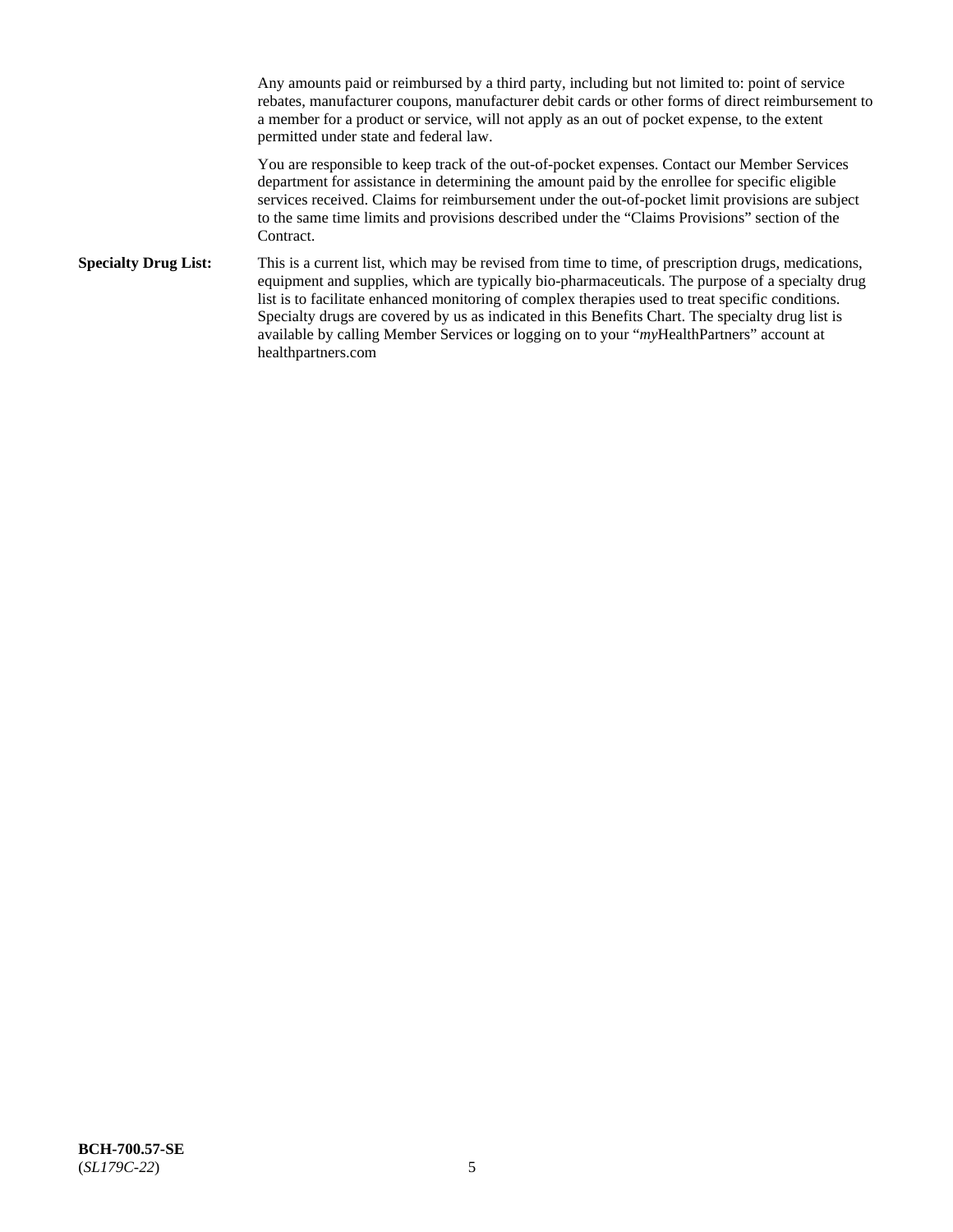# **DEDUCTIBLES AND OUT-OF-POCKET LIMITS**

### **Individual Calendar Year Deductible (applies to an employee enrolled for single coverage)**

| <b>Network Benefits</b> | <b>Non-Network Benefits</b> |
|-------------------------|-----------------------------|
| \$4.100                 | \$10,000                    |

# **Family Calendar Year Deductible (applies to an employee and dependents enrolled for family coverage)**

| Network Benefits | <b>Non-Network Benefits</b> |
|------------------|-----------------------------|
| \$8,200          | \$20,000                    |

Separate deductibles must be satisfied under the Network Benefits and Non-Network Benefits.

Any amounts paid or reimbursed by a third party, including but not limited to: point of service rebates, manufacturer coupons, debit cards or other forms of direct reimbursement to a member for a product or service, will not apply toward your deductible, to the extent permitted under state and federal law.

# **Individual Calendar Year Out-of-Pocket Limit (applies to an employee enrolled for single coverage)**

| Network Benefits | <b>Non-Network Benefits</b> |
|------------------|-----------------------------|
| \$4,100          | \$30,000                    |

# **Family Calendar Year Out-of-Pocket Limit (applies to an employee and dependents enrolled for family coverage)**

| <b>Network Benefits</b> | <b>Non-Network Benefits</b> |
|-------------------------|-----------------------------|
| \$8,200                 | \$60,000                    |

Separate Out-of-Pocket Limits must be satisfied under the Network Benefits and Non-Network Benefits.

Non-Network Benefits above the usual and customary charge will not apply toward the individual or family out-of-pocket limit.

Non-Network benefits for transplant surgery do not apply to the out-of-pocket limit.

Any amounts paid or reimbursed by a third party, including but not limited to: point of service rebates, manufacturer coupons, manufacturer debit cards or other forms of direct reimbursement to a member for a product or service, will not apply as an out of pocket expense, to the extent permitted under state and federal law.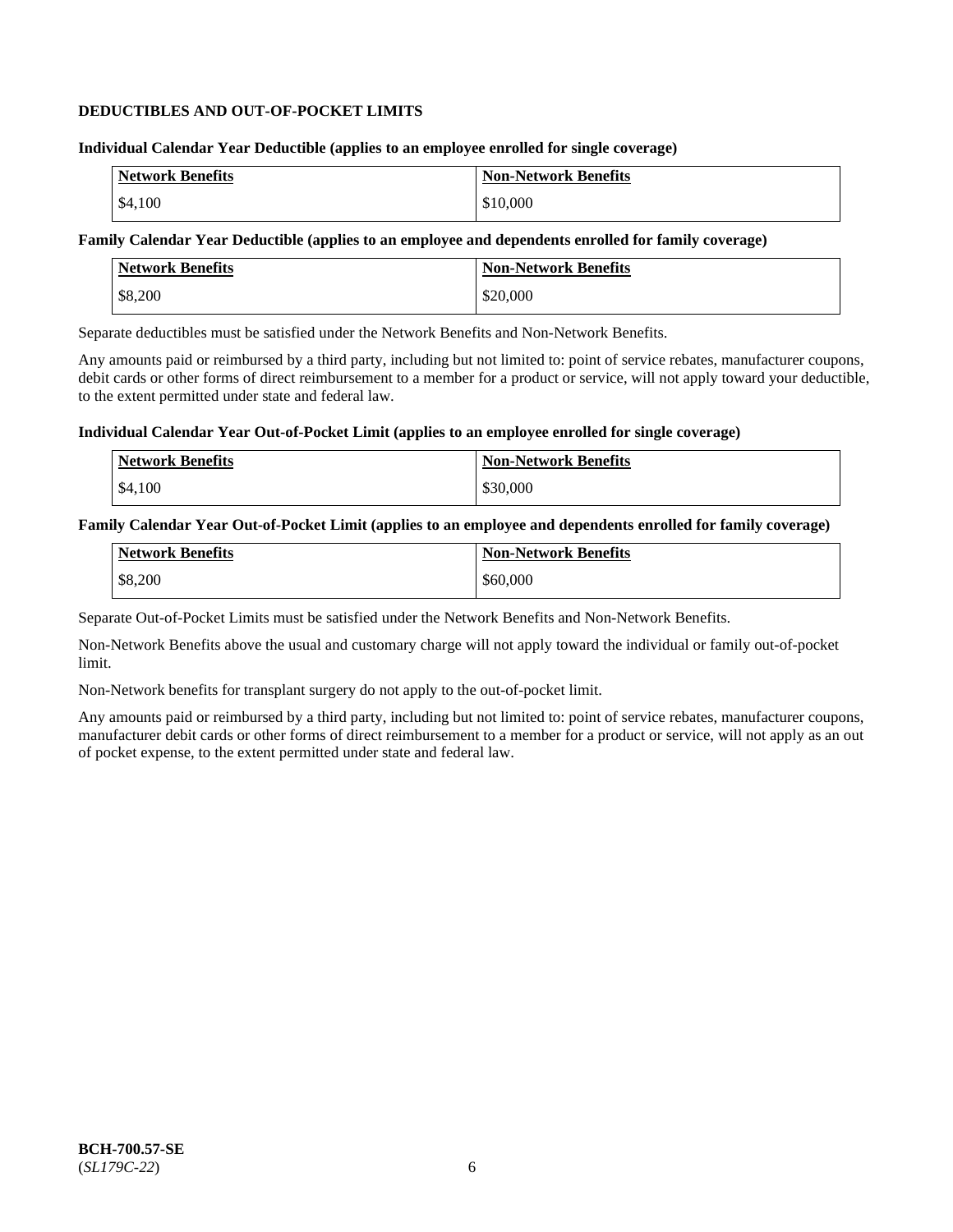# **AMBULANCE AND MEDICAL TRANSPORTATION**

# **Covered Services:**

We cover ambulance and medical transportation for medical emergencies.

We also cover medically necessary, non-emergency medical transportation if it meets our medical coverage criteria.

Covered services and supplies are based on established medical policies, which are subject to periodic review and modification by the medical or dental directors. These medical policies (medical coverage criteria) and applicable prior authorization requirements are available by calling Member Services or logging on to your "myHealthPartners" account at [healthpartners.com.](https://www.healthpartners.com/hp/index.html)

| <b>Network Benefits</b>       | <b>Non-Network Benefits</b> |
|-------------------------------|-----------------------------|
| 100% of the charges incurred. | See Network Benefits.       |

### **Not Covered:**

See "Services Not Covered" in the Group Membership Contract.

# **BEHAVIORAL HEALTH SERVICES**

### **Covered Services:**

Covered services are based on established medical policies, which are subject to periodic review and modification by the medical directors. These medical policies (medical coverage criteria) are available by calling Member Services or logging on to your "*my*HealthPartners" account at [healthpartners.com.](http://www.healthpartners.com/)

You have rights to parity in mental health and substance use disorder treatment as required by the federal Mental Health Parity and Addiction Equity Act and Minnesota Statutes, section 62Q.47. These laws require:

- That mental health and substance use disorder services be covered on the same basis as medical services;
- That cost-sharing for mental health and substance use disorder services can be no more restrictive than cost-sharing for similar medical services;
- That treatment restrictions and limitation such as prior authorization and medical necessity can be no more restrictive than for similar medical services;
- That if enrollees have concerns they can call Member Services, file a complaint with HealthPartners, or file a complaint with the Minnesota Department of Health.

# **Mental health services**

We cover services for: mental health diagnoses as described in the Diagnostic and Statistical Manual of Mental Disorders – Fifth Edition (DSM-5) (most recent edition).

We also provide coverage for mental health treatment ordered by a Minnesota court under a valid court order that is issued on the basis of a behavioral care evaluation performed by a licensed psychiatrist or doctoral level licensed psychologist, which includes a diagnosis and an individual treatment plan for care in the most appropriate, least restrictive environment. We must be given a copy of the court order and the behavioral care evaluation, the service must be a covered benefit under this plan, and the service must be provided by a network provider, or other provider as required by law. We cover the evaluation upon which the court order was based if it was provided by a network provider. We also provide coverage for the initial mental health evaluation of a child, regardless of whether that evaluation leads to a court order for treatment, if the evaluation is ordered by a Minnesota juvenile court.

**Outpatient services, including intensive outpatient and day treatment:** We cover medically necessary outpatient professional mental health services for evaluation, crisis intervention, and treatment of mental health disorders.

A comprehensive diagnostic assessment will be used as the basis for a determination by a mental health professional, concerning the appropriate treatment and the extent of services required.

Outpatient services we cover for a diagnosed mental health condition include the following:

- Individual, group, family, and multi-family therapy;
- Medication management provided by a physician, certified nurse practitioner, or physician's assistant;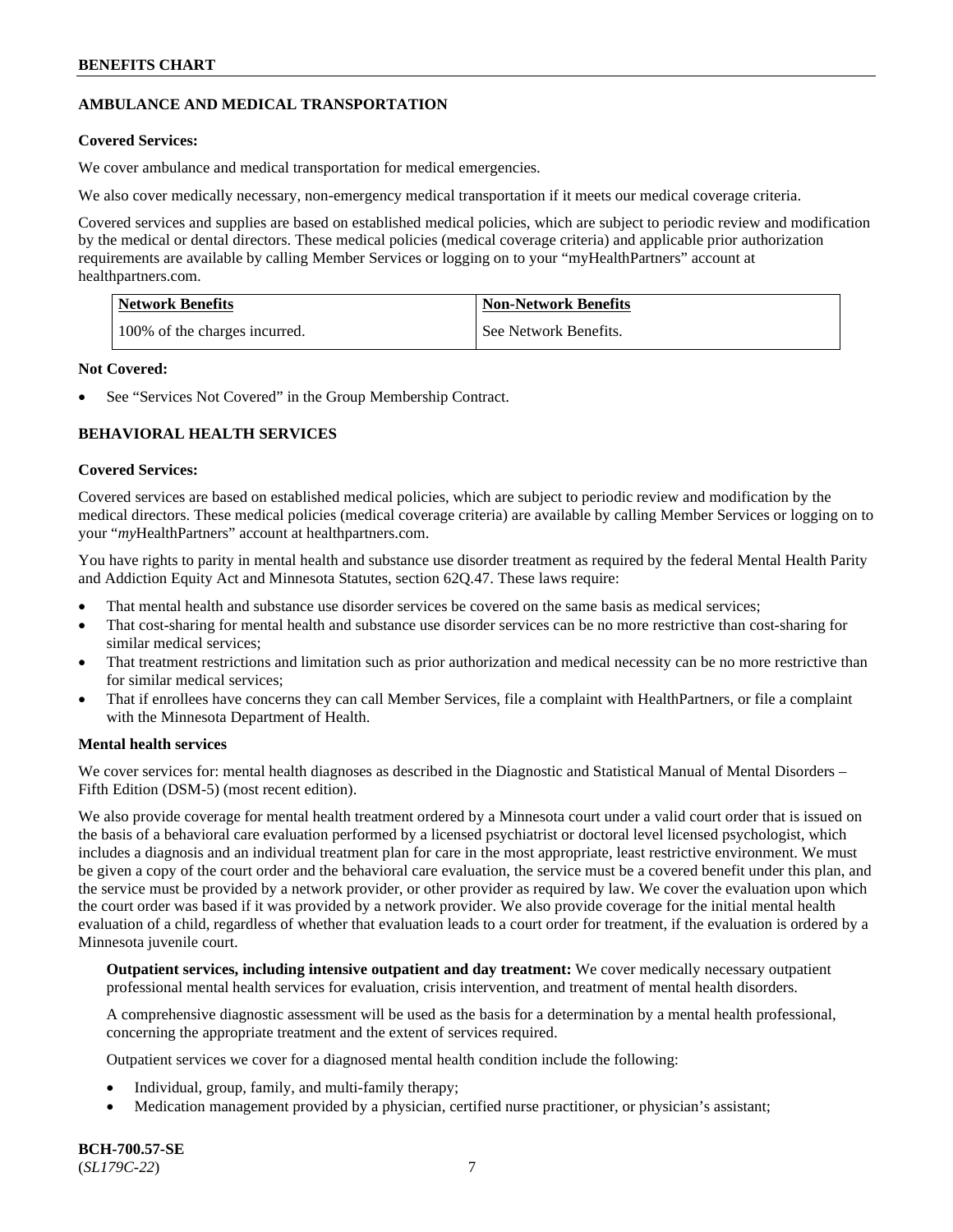- Psychological testing services for the purposes of determining the differential diagnoses and treatment planning for patients currently receiving behavioral health services;
- Day treatment and intensive outpatient services in a licensed program;
- Partial hospitalization services in a licensed hospital or community mental health center;
- Psychotherapy and nursing services provided in the home if authorized by us; and
- Treatment for gender dysphoria.

| Network Benefits              | <b>Non-Network Benefits</b>  |
|-------------------------------|------------------------------|
| 100% of the charges incurred. | 50% of the charges incurred. |

#### **Group therapy**

| Network Benefits              | <b>Non-Network Benefits</b>  |
|-------------------------------|------------------------------|
| 100% of the charges incurred. | 50% of the charges incurred. |

**Inpatient services, including mental health residential treatment services:** We cover the following:

- Medically necessary inpatient services in a hospital and professional services for treatment of mental health disorders. Medical stabilization is covered under inpatient hospital services in the "Hospital and Skilled Nursing Facility Services" section; and
- Medically necessary mental health residential treatment services. This care must be authorized by us and provided by a hospital or residential behavioral health treatment facility licensed by the local state or Department of Health and Human Services. Services not covered under this benefit include halfway houses, group homes, extended care facilities, shelter services, correctional services, detention services, transitional services, group residential services, foster care services and wilderness programs.

| <b>Network Benefits</b>       | <b>Non-Network Benefits</b>  |
|-------------------------------|------------------------------|
| 100% of the charges incurred. | 50% of the charges incurred. |

### **Substance use disorder (SUD) services**

We cover medically necessary services for assessments by a licensed alcohol and drug counselor and treatment of substanceuse disorders as defined in the latest edition of the DSM-5.

**Outpatient services, including intensive outpatient and day treatment:** We cover medically necessary outpatient professional services for the diagnosis and treatment of substance use disorders. Substance use disorder treatment programs must be licensed by the applicable state agency.

Outpatient services we cover for a diagnosed substance use disorder include the following:

- Individual, group, family, and multi-family therapy provided in an office setting;
- Opiate replacement therapy including methadone and buprenorphine treatment; and
- Day treatment and intensive outpatient services in a licensed program.

| Network Benefits              | <b>Non-Network Benefits</b>  |
|-------------------------------|------------------------------|
| 100% of the charges incurred. | 50% of the charges incurred. |

**Inpatient services:** We cover the following:

- Medically necessary inpatient services in a hospital or primary residential treatment in a licensed substance use disorder treatment center. Primary residential treatment is an intensive residential treatment program of limited duration, typically 30 days or less.
- Services provided in a hospital that is licensed by the local state and accredited by Medicare.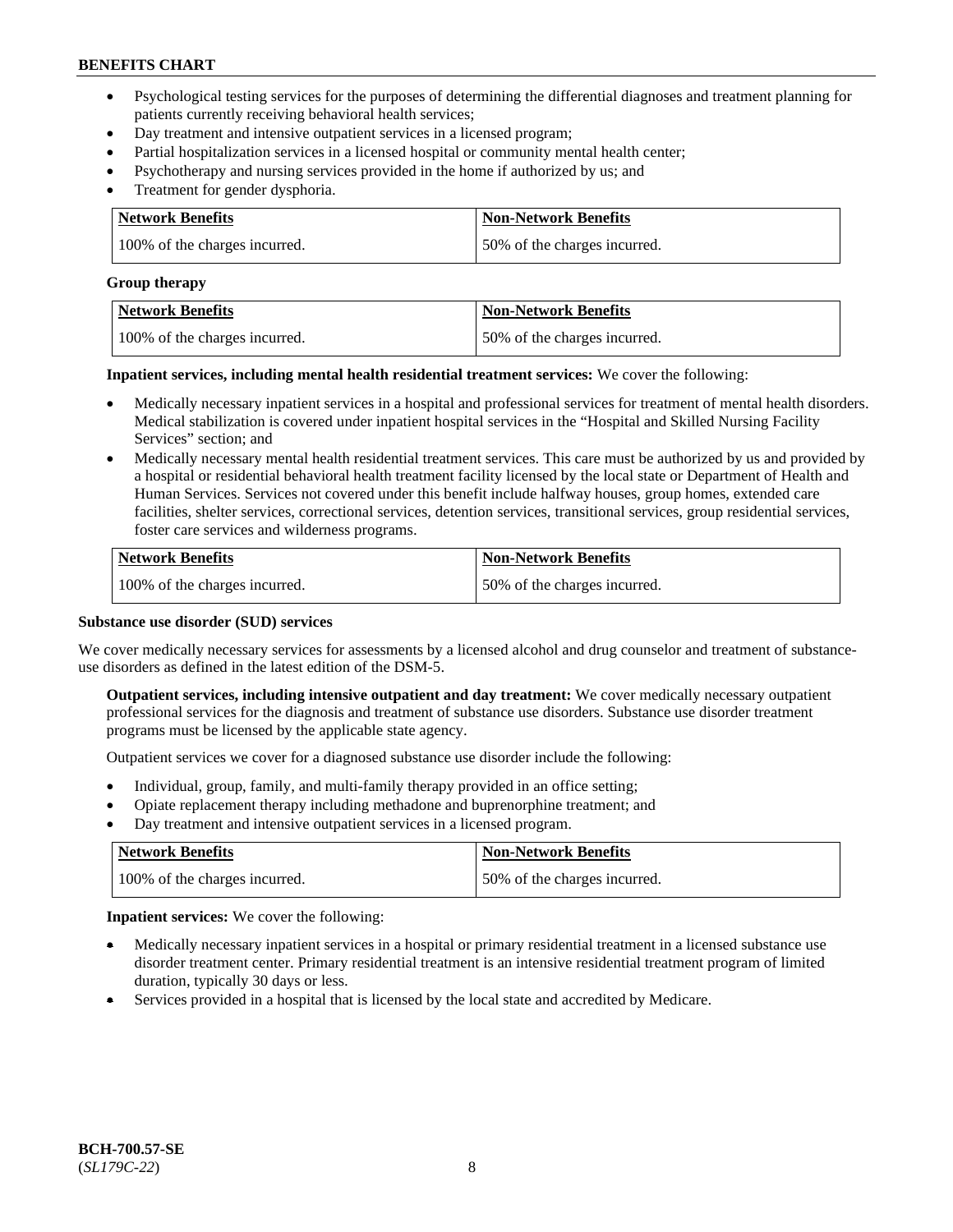• Detoxification services in a hospital or community detoxification facility if it is licensed by the local Department of Health and Human Services.

| <b>Network Benefits</b>       | <b>Non-Network Benefits</b>  |
|-------------------------------|------------------------------|
| 100% of the charges incurred. | 50% of the charges incurred. |

# **Not Covered:**

See "Services Not Covered" in the Group Membership Contract.

# **CHIROPRACTIC SERVICES**

# **Covered Services:**

We cover chiropractic services for rehabilitative care, provided to diagnose and treat acute neuromusculo-skeletal conditions.

Massage therapy which is performed in conjunction with other treatment/modalities by a chiropractor, is part of a prescribed treatment plan and is not billed separately is covered.

| <b>Network Benefits</b>       | <b>Non-Network Benefits</b>           |
|-------------------------------|---------------------------------------|
| 100% of the charges incurred. | 50% of the charges incurred.          |
|                               | Limit of 20 visits per calendar year. |

# **Not Covered:**

- Massage therapy for the purpose of comfort or convenience of the member.
- See "Services Not Covered" in the Group Membership Contract.

# **CLINICAL TRIALS**

# **Covered Services:**

We cover certain routine services if you participate in a Phase I, Phase II, Phase III or Phase IV clinical trial that is conducted in relation to the prevention, detection, or treatment of cancer or other life-threatening disease or condition as defined in the Affordable Care Act. We cover routine patient costs for services that would be eligible under this Benefits Chart if the service was provided outside of a clinical trial.

| <b>Network Benefits</b>                                | <b>Non-Network Benefits</b>                            |
|--------------------------------------------------------|--------------------------------------------------------|
| Coverage level is same as corresponding Network        | Coverage level is same as corresponding Non-Network    |
| Benefit, depending on type of service provided such as | Benefit, depending on type of service provided such as |
| Office Visits for Illness or Injury, Inpatient or      | Office Visits for Illness or Injury, Inpatient or      |
| <b>Outpatient Hospital Services.</b>                   | Outpatient Hospital Services.                          |

# **Not Covered:**

- The investigative item, device or service itself.
- Items or services that are provided solely to satisfy data collection and analysis needs and that are not used in the direct clinical management of the patient.
- A service that is clearly inconsistent with widely accepted and established standards of care for a particular diagnosis.
- See "Services Not Covered" in the Group Membership Contract.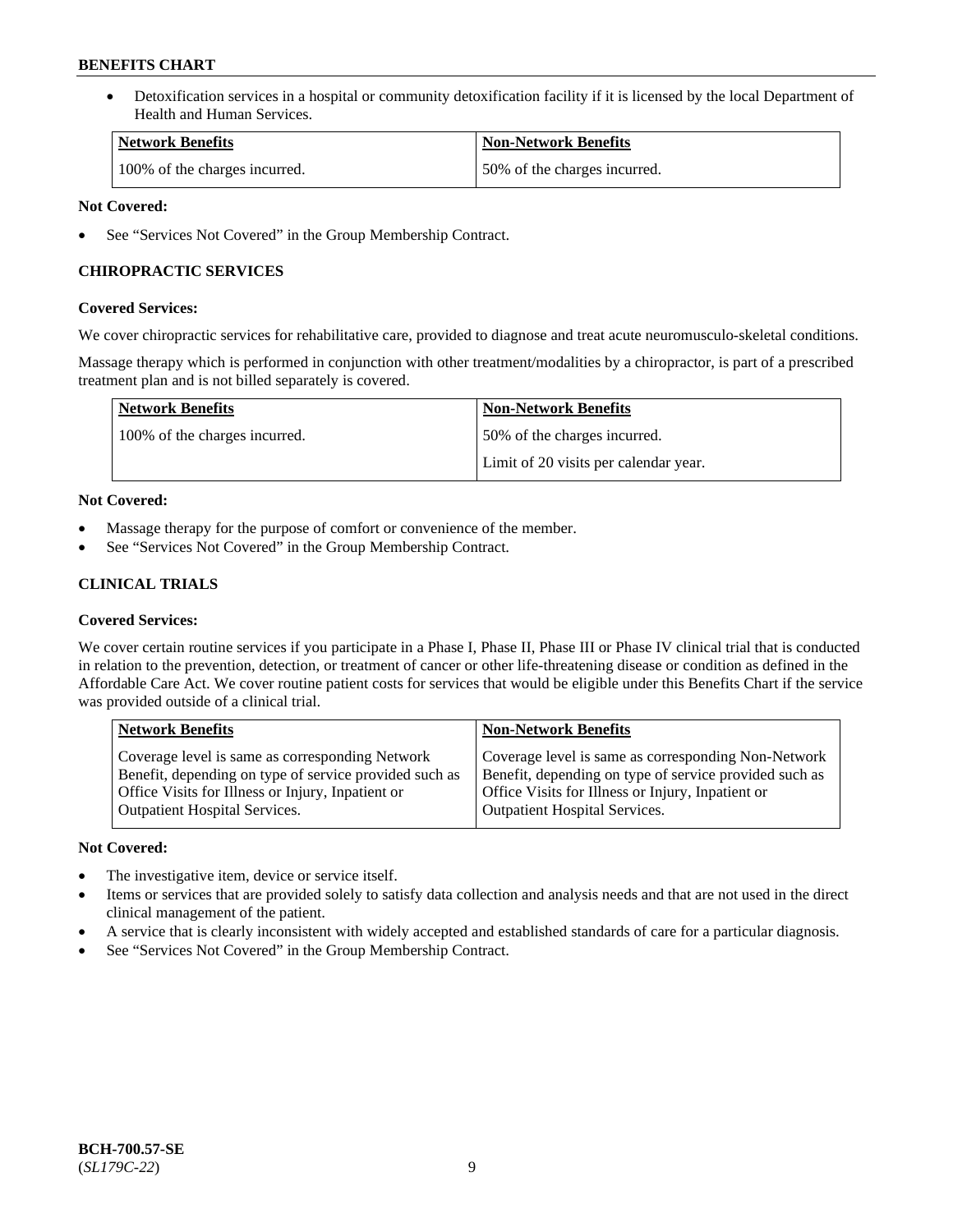# **DENTAL SERVICES**

# **Covered Services:**

We cover services as described below.

**Accidental dental services:** We cover dentally necessary services to treat and restore damage done to sound, natural, unrestored teeth as a result of an accidental injury. Coverage is for damage caused by external trauma to face and mouth only, not for cracked or broken teeth which result from biting or chewing. We cover restorations, root canals, crowns and replacement of teeth lost that are directly related to the accident in which the member was involved. We cover initial exams, xrays, and palliative treatment including extractions, and other oral surgical procedures directly related to the accident. Subsequent treatment must be initiated within the specified time-frame and must be directly related to the accident. We do not cover restoration and replacement of teeth that are not "sound and natural" at the time of the accident.

Full mouth rehabilitation to correct occlusion (bite) and malocclusion (misaligned teeth not due to the accident) are not covered.

When an implant-supported dental prosthetic treatment is pursued, the accidental dental benefit will be applied to the prosthetic procedure. Benefits are limited to the amount that would be paid toward the placement of a removable dental prosthetic appliance that could be used in the absence of implant treatment. Care must be provided or pre-authorized by a HealthPartners dentist.

| Network Benefits              | <b>Non-Network Benefits</b>  |
|-------------------------------|------------------------------|
| 100% of the charges incurred. | 50% of the charges incurred. |

For all accidental dental services, treatment and/or restoration must be initiated within six months of the date of the injury. Coverage is limited to the initial course of treatment and/or initial restoration. Services must be provided within twenty-four months of the date of injury to be covered.

### **Medical referral dental services**

**Medically necessary outpatient dental services:** We cover medically necessary outpatient dental services. Coverage is limited to dental services required for treatment of an underlying medical condition, e.g., removal of teeth to complete radiation treatment for cancer of the jaw, cysts and lesions.

| Network Benefits              | <b>Non-Network Benefits</b>  |
|-------------------------------|------------------------------|
| 100% of the charges incurred. | 50% of the charges incurred. |

**Medically necessary hospitalization and anesthesia for dental care:** We cover medically necessary hospitalization for dental care. This is limited to charges incurred by a member who: (1) is a child under age 5; (2) is severely disabled; (3) has a medical condition and requires hospitalization or general anesthesia for dental care treatment; or (4) is a child between age 5 and 12 and care in dental offices has been attempted unsuccessfully and usual methods of behavior modification have not been successful, or when extensive amounts of restorative care, exceeding four appointments, are required. Coverage is limited to facility and anesthesia charges. Oral surgeon/dentist professional fees are not covered.

| <b>Network Benefits</b>       | <b>Non-Network Benefits</b>  |
|-------------------------------|------------------------------|
| 100% of the charges incurred. | 50% of the charges incurred. |

**Medical complications of dental care:** We cover medical complications of dental care. Treatment must be medically necessary care and related to medical complications of non-covered dental care, including complications of the head, neck, or substructures.

| <b>Network Benefits</b>       | <b>Non-Network Benefits</b>  |
|-------------------------------|------------------------------|
| 100% of the charges incurred. | 50% of the charges incurred. |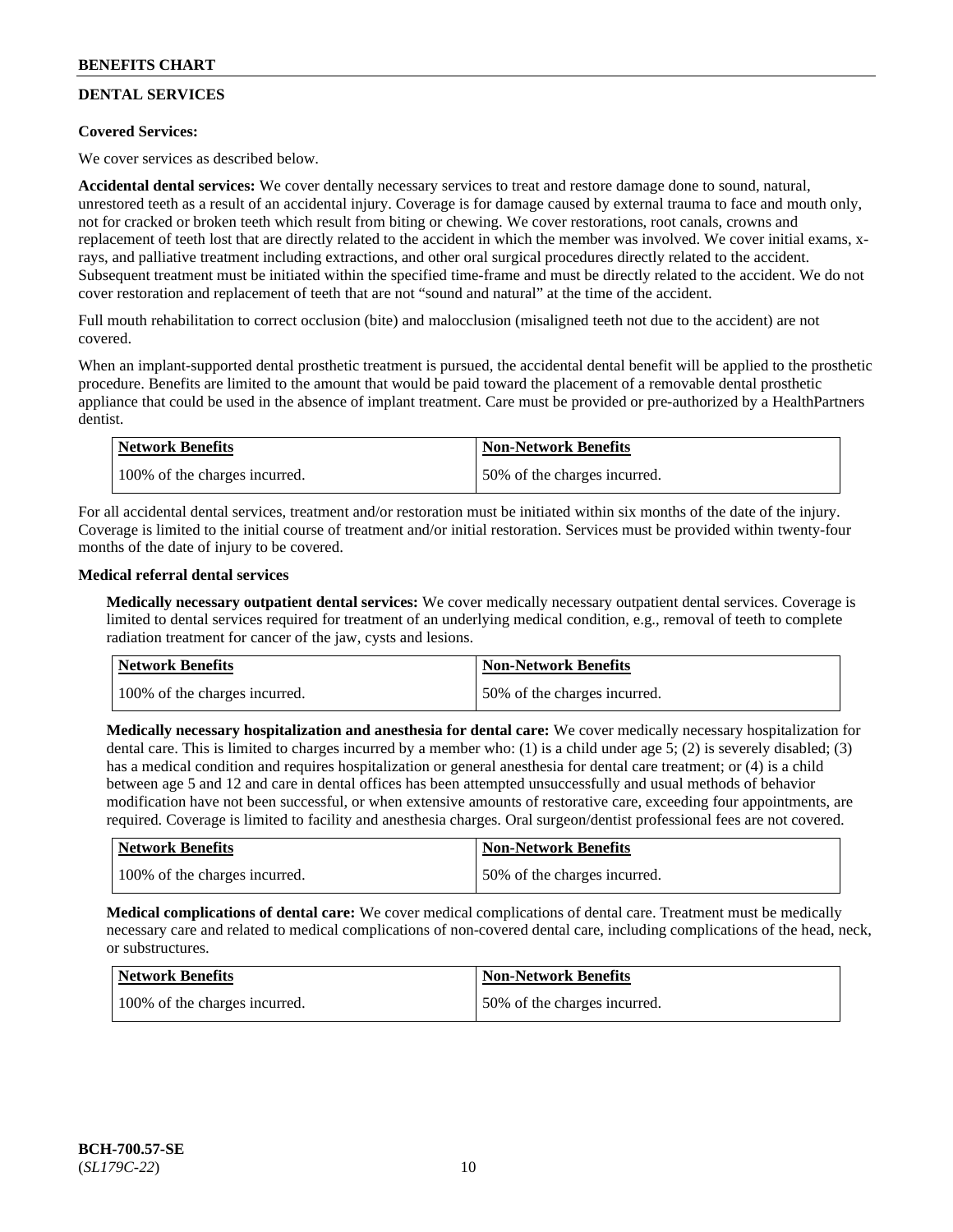**Oral surgery**: We cover oral surgery. Coverage is limited to treatment of medical conditions requiring oral surgery, such as treatment of oral neoplasm, non-dental cysts, fracture of the jaws, trauma of the mouth and jaws.

| Network Benefits              | <b>Non-Network Benefits</b>  |
|-------------------------------|------------------------------|
| 100% of the charges incurred. | 50% of the charges incurred. |

**Treatment of cleft lip and cleft palate:** We cover treatment of cleft lip and cleft palate of a dependent child to age 26, including orthodontic treatment and oral surgery directly related to the cleft. Benefits are limited to inpatient or outpatient expenses arising from medical and dental treatment that was scheduled or initiated prior to the dependent turning age 19. Dental services that are not required for the treatment of cleft lip or cleft palate are not covered. If a dependent child covered under this Contract is also covered under a dental plan which includes orthodontic services, that dental plan shall be considered primary for the necessary orthodontic services. Oral appliances are subject to the same copayment, conditions and limitations as durable medical equipment.

| <b>Network Benefits</b>       | <b>Non-Network Benefits</b>  |
|-------------------------------|------------------------------|
| 100% of the charges incurred. | 50% of the charges incurred. |

**Treatment of temporomandibular disorder (TMD) and craniomandibular disorder (CMD):** We cover surgical and nonsurgical treatment of temporomandibular disorder (TMD) and craniomandibular disorder (CMD), which is medically necessary care. Dental services which are not required to directly treat TMD or CMD are not covered.

| Network Benefits              | <b>Non-Network Benefits</b>  |
|-------------------------------|------------------------------|
| 100% of the charges incurred. | 50% of the charges incurred. |

# **Not Covered:**

- Dental treatment, procedures or services not listed in this Benefits Chart.
- Accident related dental services if treatment is (1) provided to teeth which are not sound and natural, (2) to teeth which have been restored, (3) initiated beyond six months from the date of the injury, (4) received beyond the initial treatment or restoration or (5) received beyond twenty-four months from the date of injury.
- Oral surgery to remove wisdom teeth.
- Orthognathic treatment or procedures and all related services, unless it is required to treat TMD or CMD and it meets our medical coverage criteria.
- See "Services Not Covered" in the Group Membership Contract.

# **DIABETES AND HYPERTENSION DISEASE MANAGEMENT PROGRAM**

#### **Covered Services:**

If you meet criteria for coverage, you may qualify for the Diabetes and/or Hypertension Disease Management Program.

The program covers group health coaching which focuses on weight loss, exercise, behavior modification and health education through Omada Health.

| <b>Network Benefits</b>                                     | <b>Non-Network Benefits</b> |
|-------------------------------------------------------------|-----------------------------|
| 100% of the charges incurred.<br>Deductible does not apply. | Not applicable.             |

#### **Not Covered:**

See "Services Not Covered" in the Group Membership Contract.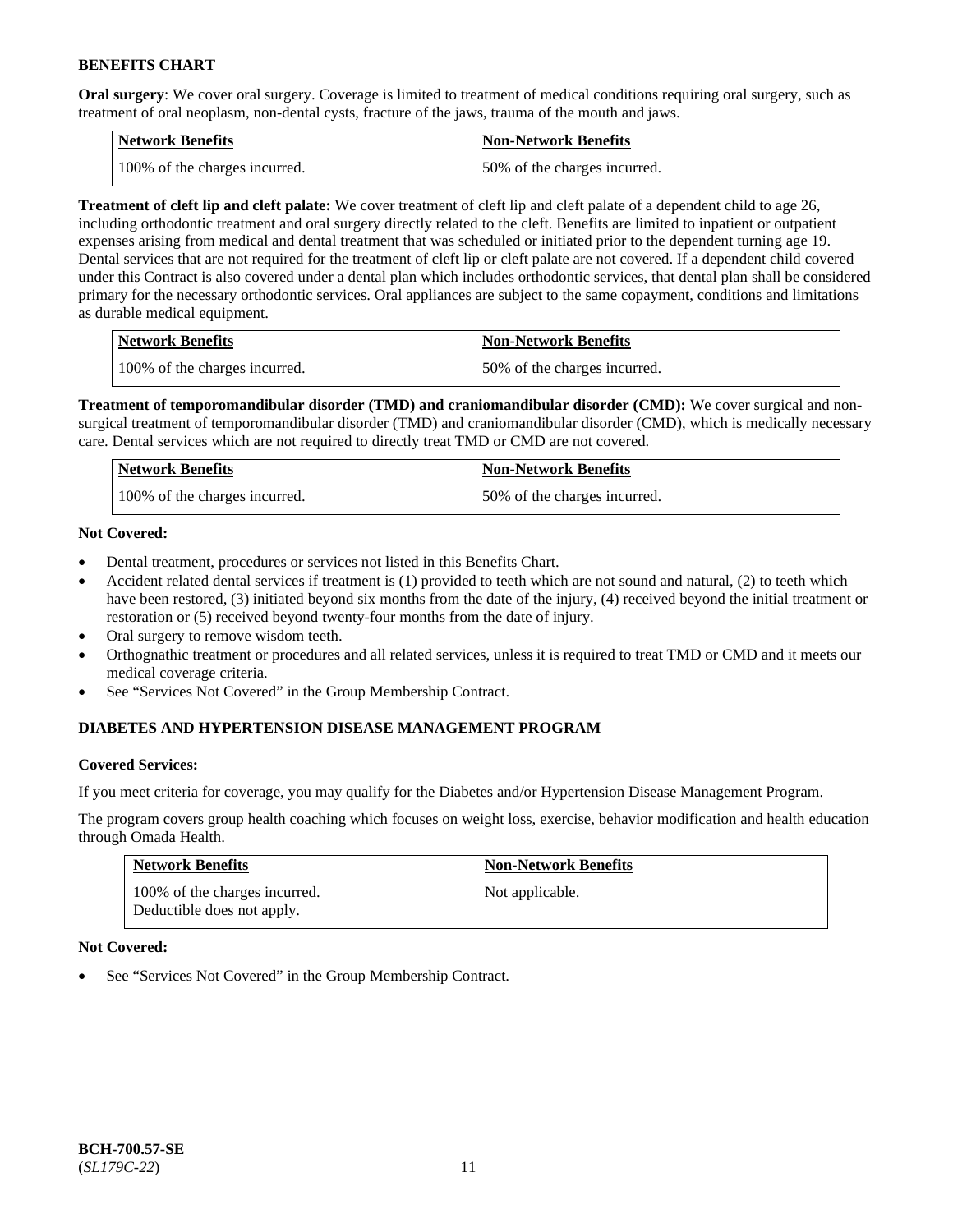# **DIABETIC EQUIPMENT AND SUPPLIES**

#### **Covered Services:**

We cover physician prescribed medically appropriate and necessary drugs and supplies used in the management and treatment of diabetes for members with gestational, Type I or Type II diabetes including durable diabetic equipment and disposable supplies, as described below.

Certain items are only covered if your condition meets our coverage criteria and obtained through an authorized vendor. For more information on what we cover and any prior authorization requirements, call Member Services or log on to your "*my*HealthPartners" account at [healthpartners.com.](http://www.healthpartners.com/)

Insulin and medications for diabetes are covered as outpatient drugs under the "Prescription Drug Services" section.

**Pumps and Pump Supplies.** These include diabetic insulin pumps, diabetic infusion pumps and infusion pump supplies such as infusion sets, tubing, connectors and syringe reservoirs.

| <b>Network Benefits</b>                                                                 | <b>Non-Network Benefits</b>  |
|-----------------------------------------------------------------------------------------|------------------------------|
| <b>Pumps received at a pharmacy:</b><br>100% of the charges incurred.                   | 50% of the charges incurred. |
| Pumps received from a non-pharmacy approved<br>vendor:<br>100% of the charges incurred. |                              |

### **All other durable equipment and diabetic supplies**

Durable Diabetic Equipment and Supplies. These include continuous glucose monitoring system (CGMS), transmitter, sensors and receivers, diabetic blood glucose monitors and control/calibrating solutions (for checking accuracy or testing equipment and test strips).

Disposable Diabetic Supplies. These are one-time use supplies, including syringes, lancets, lancet devices, blood and urine ketone test strips, and needles.

Certain diabetic supplies and equipment must be purchased at a pharmacy.

| <b>Network Benefits</b>                                                                                               | <b>Non-Network Benefits</b>  |
|-----------------------------------------------------------------------------------------------------------------------|------------------------------|
| If received through a pharmacy:<br>100% of the charges incurred.                                                      | 50% of the charges incurred. |
| If received through a non-pharmacy provider:<br>100% of the charges incurred if purchased from an<br>approved vendor. |                              |

#### **Limitations:**

- No more than a 93-day supply of diabetic supplies is covered and dispensed at a time.
- We require that certain diabetic supplies and equipment be purchased at a pharmacy.
- Diabetic supplies and equipment are limited to certain models and brands.
- Durable medical equipment and supplies must be obtained from or repaired by approved vendors.
- Covered services and supplies are based on established medical policies which are subject to periodic review and modification by the medical directors. Our coverage policy for diabetic supplies includes information on our required models and brands. These medical policies (medical coverage criteria) are available by calling Member Services or logging on to your "*my*HealthPartners" account at [healthpartners.com.](http://www.healthpartners.com/)

# **Not Covered:**

- Replacement or repair of any covered items, if the items are (i) damaged or destroyed by misuse, abuse or carelessness, (ii) lost; or (iii) stolen.
- Duplicate or similar items.
- Labor and related charges for repair of any covered items which are more than the cost of replacement by an approved vendor.

**BCH-700.57-SE** (*SL179C-22*) 12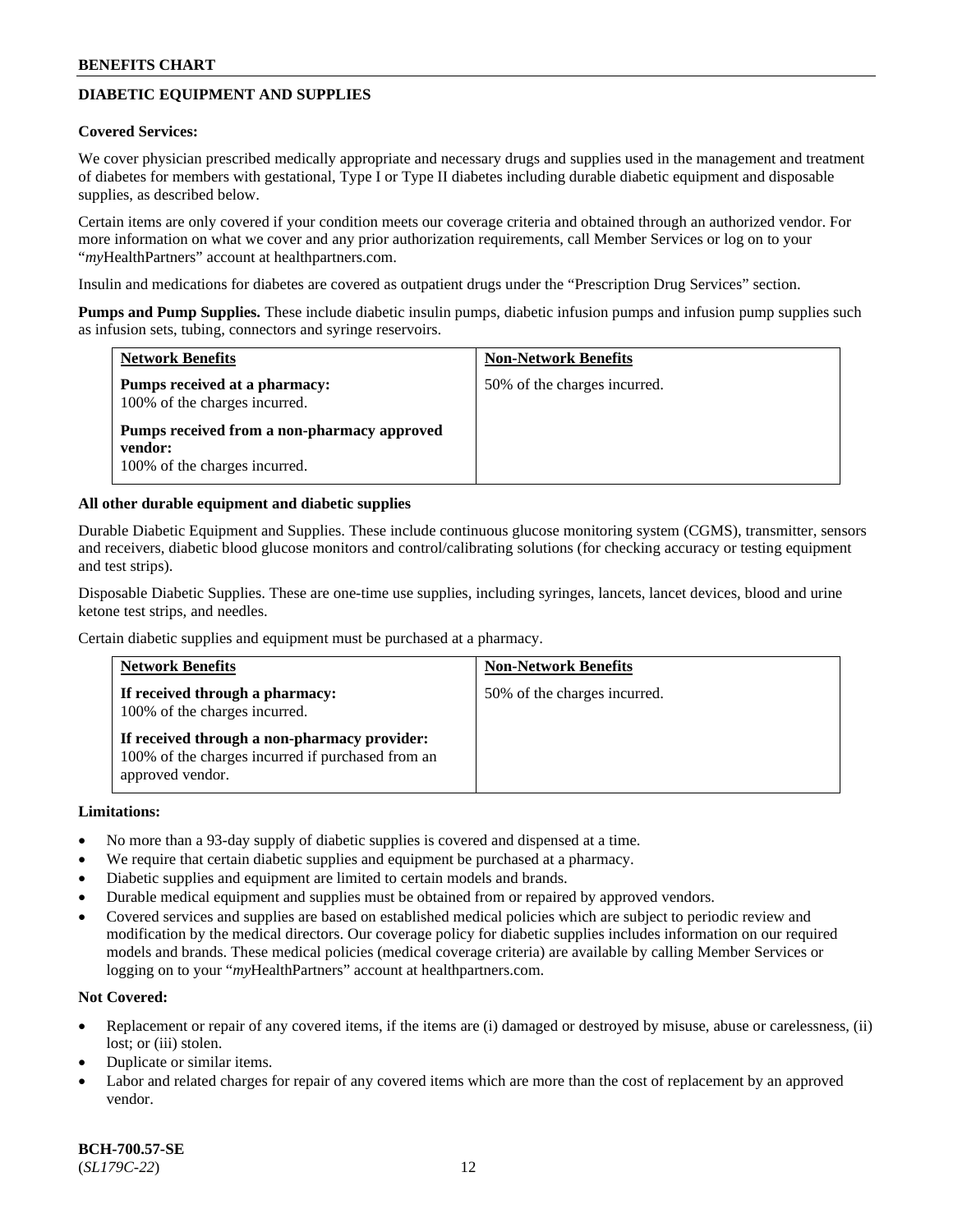- Batteries for monitors and equipment.
- Sales tax, mailing, delivery charges, service call charges.
- See "Services Not Covered" in the Group Membership Contract.

# **DIAGNOSTIC IMAGING SERVICES**

#### **Covered Services:**

We cover diagnostic imaging, when ordered by a provider and provided in a clinic or outpatient hospital facility.

For Network Benefits, non-emergent, scheduled outpatient Magnetic Resonance Imaging (MRI) and Computed Tomography (CT) must be provided at a designated facility. Your physician or facility will obtain or verify prior authorization for these services with HealthPartners, as needed.

We cover services provided in a clinic or outpatient hospital facility (to see the benefit level for inpatient hospital or skilled nursing facility services, see benefits under Inpatient Hospital and Skilled Nursing Facility Services).

#### **Outpatient magnetic resonance imaging (MRI) and computed tomography (CT)**

| <b>Network Benefits</b>       | <b>Non-Network Benefits</b>  |
|-------------------------------|------------------------------|
| 100% of the charges incurred. | 50% of the charges incurred. |

#### **All other outpatient diagnostic imaging services for illness or injury**

#### **Services for illness or injury**

| Network Benefits              | <b>Non-Network Benefits</b>  |
|-------------------------------|------------------------------|
| 100% of the charges incurred. | 50% of the charges incurred. |

### **Preventive services (MRI/CT procedures are not considered preventive)**

Diagnostic imaging services associated with preventive services are covered at the benefit level shown in the "Preventive Services" section of this Benefits Chart.

#### **Not Covered:**

See "Services Not Covered" in the Group Membership Contract.

# **DURABLE MEDICAL EQUIPMENT, PROSTHETICS, ORTHOTICS, AND SUPPLIES**

#### **Covered Services:**

We cover equipment and services, as described below.

We cover durable medical equipment and services, prosthetics, orthotics and supplies, subject to the limitations below.

External hearing aids (including osseointegrated or bone anchored) for members age 18 or younger who have hearing loss that is not correctable by other covered procedures. Coverage is limited to one basic, standard hearing aid for each ear every three years. A basic hearing aid is defined as a hearing device that consists of a microphone, amplifier, volume control, battery and receiver. It does not include upgrades above and beyond the functionality of a basic hearing aid, including but not limited to hearing improvements for group settings, background noise, Bluetooth/remote control functionality, or extended warranties. Charges for upgrades above the cost of a basic, standard hearing aid are not covered.

Diabetic equipment and supplies are covered under the "Diabetic Equipment and Supplies" section.

# **Special dietary treatment for Phenylketonuria (PKU) if it meets our medical coverage criteria**

| <b>Network Benefits</b>       | Non-Network Benefits         |
|-------------------------------|------------------------------|
| 100% of the charges incurred. | 50% of the charges incurred. |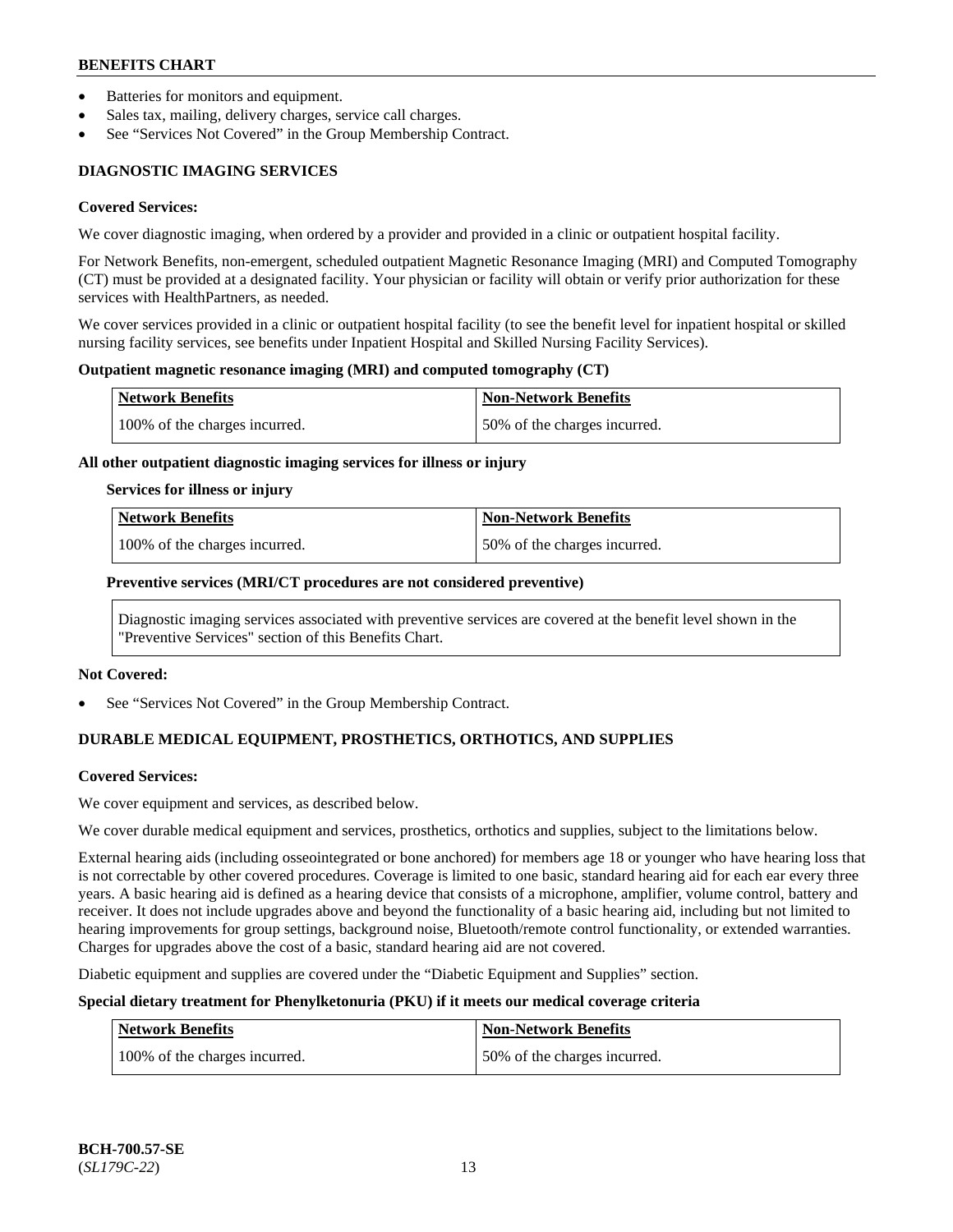### **Oral amino acid based elemental formula if it meets our medical coverage criteria**

| Network Benefits              | <b>Non-Network Benefits</b>  |
|-------------------------------|------------------------------|
| 100% of the charges incurred. | 50% of the charges incurred. |

### **All other durable medical equipment, prosthetics, orthotics and supplies**

| <b>Network Benefits</b>       | <b>Non-Network Benefits</b>  |
|-------------------------------|------------------------------|
| 100% of the charges incurred. | 50% of the charges incurred. |

### **Limitations:**

Coverage of durable medical equipment is limited by the following:

- Payment will not exceed the cost of an alternate piece of equipment or service that is effective and medically necessary.
- Wigs for hair loss resulting from alopecia areata are limited to one per calendar year.
- For prosthetic benefits, other than hair prostheses (i.e., wigs) for hair loss resulting from alopecia areata and oral appliances for cleft lip and cleft palate, payment will not exceed the cost of an alternate piece of equipment or service that is effective, medically necessary and enables members to conduct standard activities of daily living.
- We reserve the right to determine if an item will be approved for rental vs. purchase.
- Durable medical equipment and supplies must be obtained from or repaired by approved vendors.
- Covered services and supplies are based on established medical policies, which are subject to periodic review and modification by the medical or dental directors. Our coverage policy for diabetic supplies includes information on our required models and brands. These medical policies (medical coverage criteria) are available by calling Member Services or logging on to your "*my*HealthPartners" account a[t healthpartners.com.](https://www.healthpartners.com/hp/index.html)

### **Not Covered:**

Items that are not eligible for coverage include, but are not limited to:

- Replacement or repair of any covered items, if the items are (i) damaged or destroyed by misuse, abuse or carelessness, (ii) lost; or (iii) stolen.
- Duplicate or similar items.
- Labor and related charges for repair of any covered items which are more than the cost of replacement by an approved vendor.
- Sales tax, mailing, delivery charges, service call charges.
- Items that are primarily educational in nature or for hygiene, vocation, comfort, convenience or recreation.
- Communication aids or devices: equipment to create, replace or augment communication abilities including, but not limited to, speech processors, receivers, communication boards, or computer or electronic assisted communication.
- Hearing aids (implantable and external, including osseointegrated or bone anchored) and their fitting, except as specifically described in this Benefits Chart. This exclusion does not apply to cochlear implants.
- Eyeglasses, contact lenses and their fitting, measurement and adjustment, except as specifically described in this Benefits Chart.
- Hair prostheses (wigs), except as specifically described in this Benefits Chart.
- Household equipment which primarily has customary uses other than medical, such as, but not limited to, exercise cycles, air purifiers, central or unit air conditioners, water purifiers, non-allergenic pillows, mattresses or waterbeds.
- Household fixtures including, but not limited to, escalators or elevators, ramps, swimming pools and saunas.
- Modifications to the structure of the home including, but not limited to, wiring, plumbing or charges for installation of equipment.
- Vehicle, car or van modifications including, but not limited to, hand brakes, hydraulic lifts and car carrier.
- Rental equipment while owned equipment is being repaired by non-contracted vendors, beyond one month rental of medically necessary equipment.
- Other equipment and supplies, including but not limited to assistive devices, that we determine are not eligible for coverage.
- See "Services Not Covered" in the Group Membership Contract.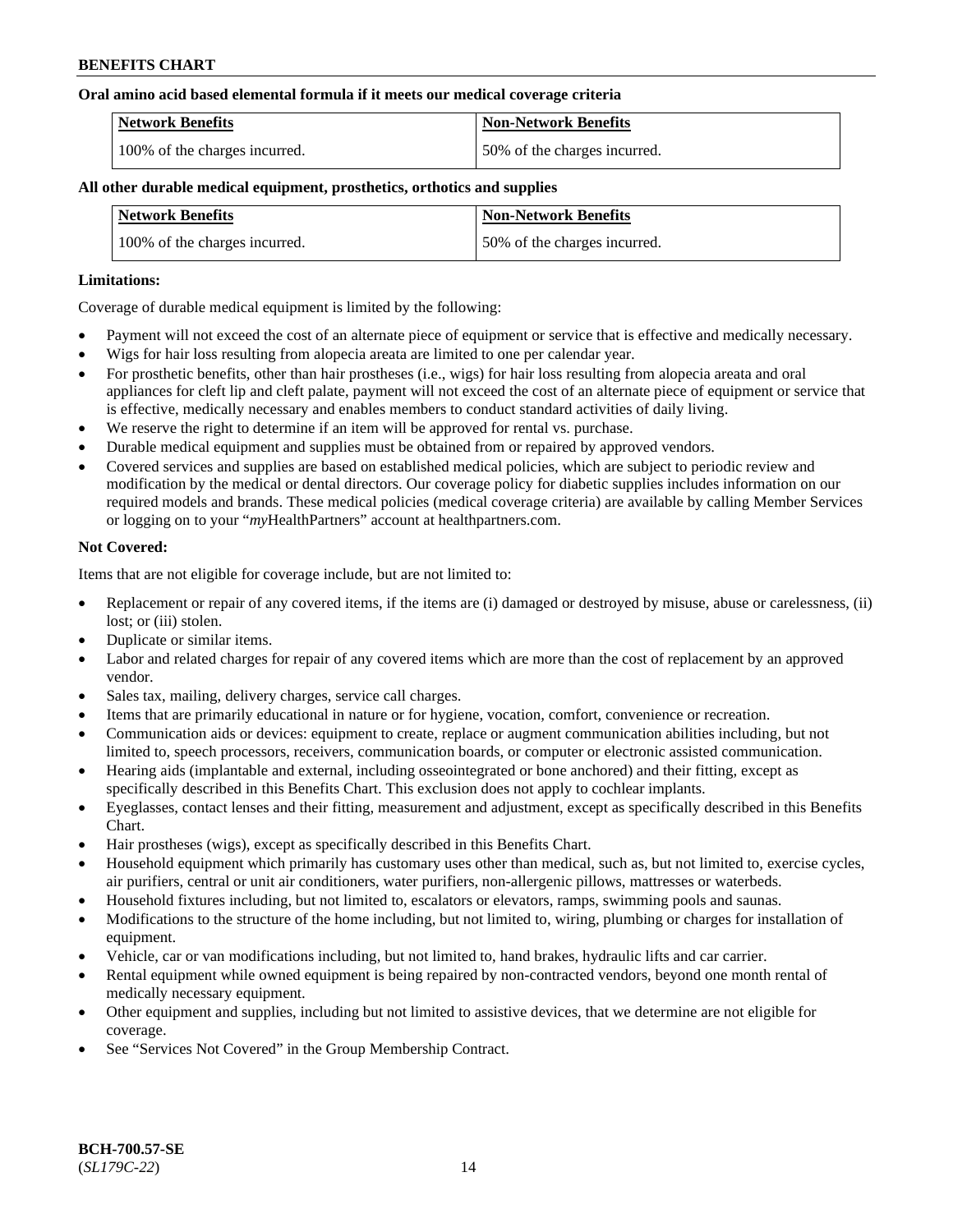# **EMERGENCY AND URGENTLY NEEDED CARE SERVICES**

### **Covered Services:**

We cover services for emergency care and urgently needed care if the services are otherwise eligible for coverage under this Benefits Chart.

**Urgently needed care.** These are services to treat an unforeseen illness or injury, which are required in order to prevent a serious deterioration in your health, and which cannot be delayed until the next available clinic or office hours.

#### **Urgently needed care at clinics**

| Network Benefits              | <b>Non-Network Benefits</b> |
|-------------------------------|-----------------------------|
| 100% of the charges incurred. | See Network Benefits.       |

**Emergency care.** These are services to treat: (1) the sudden, unexpected onset of illness or injury which, if left untreated or unattended until the next available clinic or office hours, would result in hospitalization, or (2) a condition requiring professional health services immediately necessary to preserve life or stabilize health. Emergency care includes emergency services as defined in Division BB, Title I, Section 102 of the Consolidated Appropriations Act of 2021. Emergency care also includes an immediate response service available on a 24-hour, seven-day-a-week basis for each child, or person, having a psychiatric crisis, a mental health crisis, or a mental health emergency.

When reviewing claims for coverage of emergency services, our medical director will take into consideration a reasonable layperson's belief that the circumstances required immediate medical care that could not wait until the next working day or next available clinic appointment. Emergency care also includes an immediate response service available on a 24-hour, sevenday-a-week basis for each child, or person, having a psychiatric crisis, a mental health crisis, or a mental health emergency.

### **Emergency care in a hospital emergency room, including professional services of a physician**

| <b>Network Benefits</b>       | <b>Non-Network Benefits</b> |
|-------------------------------|-----------------------------|
| 100% of the charges incurred. | See Network Benefits.       |

#### **Inpatient emergency care in a hospital**

| <b>Network Benefits</b>       | <b>Non-Network Benefits</b> |
|-------------------------------|-----------------------------|
| 100% of the charges incurred. | See Network Benefits.       |

# **Not Covered:**

See "Services Not Covered" in the Group Membership Contract.

# **GENE THERAPY**

# **Covered Services:**

We cover gene therapy treatment that meets our current medical coverage criteria.

| <b>Network Benefits</b>                                                                                                                                                                                 | <b>Non-Network Benefits</b> |
|---------------------------------------------------------------------------------------------------------------------------------------------------------------------------------------------------------|-----------------------------|
| Coverage level is same as corresponding Network<br>Benefit, depending on type of service provided, such as<br>Office Visits for Illness or Injury, Inpatient or<br><b>Outpatient Hospital Services.</b> | No Coverage.                |

### **Limitations:**

- Gene therapy must be provided by a designated provider.
- Specific types of gene therapy are limited to therapies and conditions specified in our medical coverage criteria.

# **Not Covered:**

See "Services Not Covered" in the Group Membership Contract.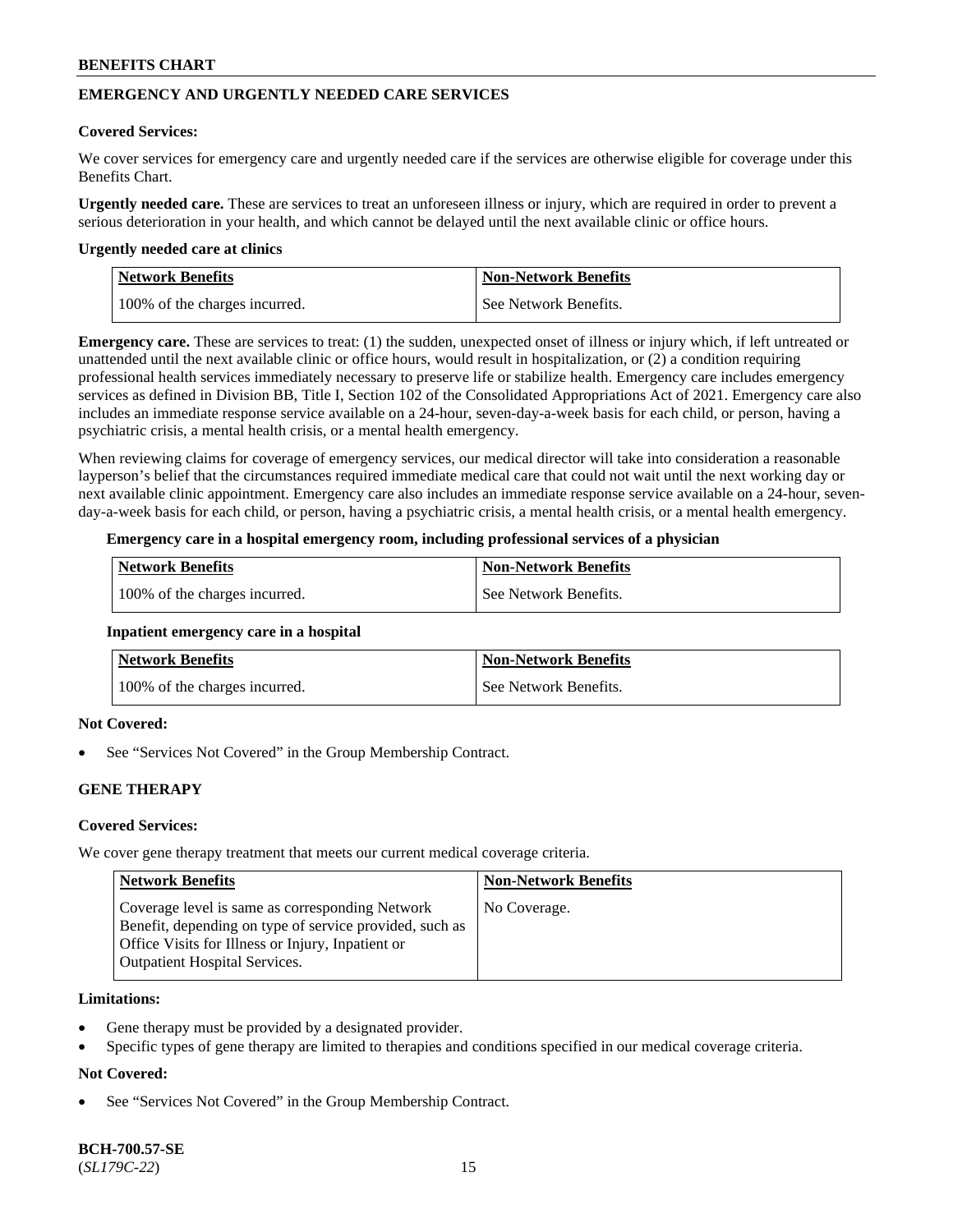# **HEALTH EDUCATION**

# **Covered Services:**

We cover education for preventive services and education for the management of chronic health problems (such as diabetes).

| <b>Network Benefits</b>                                     | <b>Non-Network Benefits</b>  |
|-------------------------------------------------------------|------------------------------|
| 100% of the charges incurred.<br>Deductible does not apply. | 50% of the charges incurred. |

# **Not Covered:**

See "Services Not Covered" in the Group Membership Contract.

# **HOME-BASED COMPREHENSIVE HEALTH RISK ASSESSMENT**

# **Covered Services:**

If you meet our criteria for coverage, you may qualify for our home-based comprehensive health risk assessment program. The program covers a health assessment with a designated nurse practitioner.

| Network Benefits                                            | <b>Non-Network Benefits</b> |
|-------------------------------------------------------------|-----------------------------|
| 100% of the charges incurred.<br>Deductible does not apply. | No Coverage.                |

# **Not Covered:**

See "Services Not Covered" in the Group Membership Contract.

# **HOME HEALTH SERVICES**

# **Covered Services:**

We cover skilled nursing services, physical therapy, occupational therapy, speech therapy, respiratory therapy and other therapeutic services, non-routine prenatal and postnatal services, routine postnatal well child visits (as described in the Medical Coverage Criteria), phototherapy services for newborns, home health aide services and other eligible home health services when provided in your home, if you are homebound (i.e., unable to leave home without considerable effort due to a medical condition. Lack of transportation does not constitute homebound status). For phototherapy services for newborns and high risk pre-natal services, supplies and equipment are included.

We cover total parenteral nutrition/intravenous ("TPN/IV") therapy, equipment, supplies and drugs in connection with IV therapy. IV line care kits are covered under Durable Medical Equipment.

You do not need to be homebound to receive total parenteral nutrition/intravenous ("TPN/IV") therapy.

We cover palliative care benefits. Palliative care includes symptom management, education and establishing goals of care. We waive the requirement that you be homebound for a limited number of home visits for palliative care (as shown in the Benefits Chart), if you have a life-threatening, non-curable condition which has a prognosis of survival of two years or less. Additional palliative care visits are eligible under the home health services benefit if you are homebound and meet all other requirements defined in this section.

Home health services are eligible and covered only when:

- medically necessary; and
- provided as rehabilitative care, terminal care or maternity care; and
- ordered by a physician, and included in the written home care plan.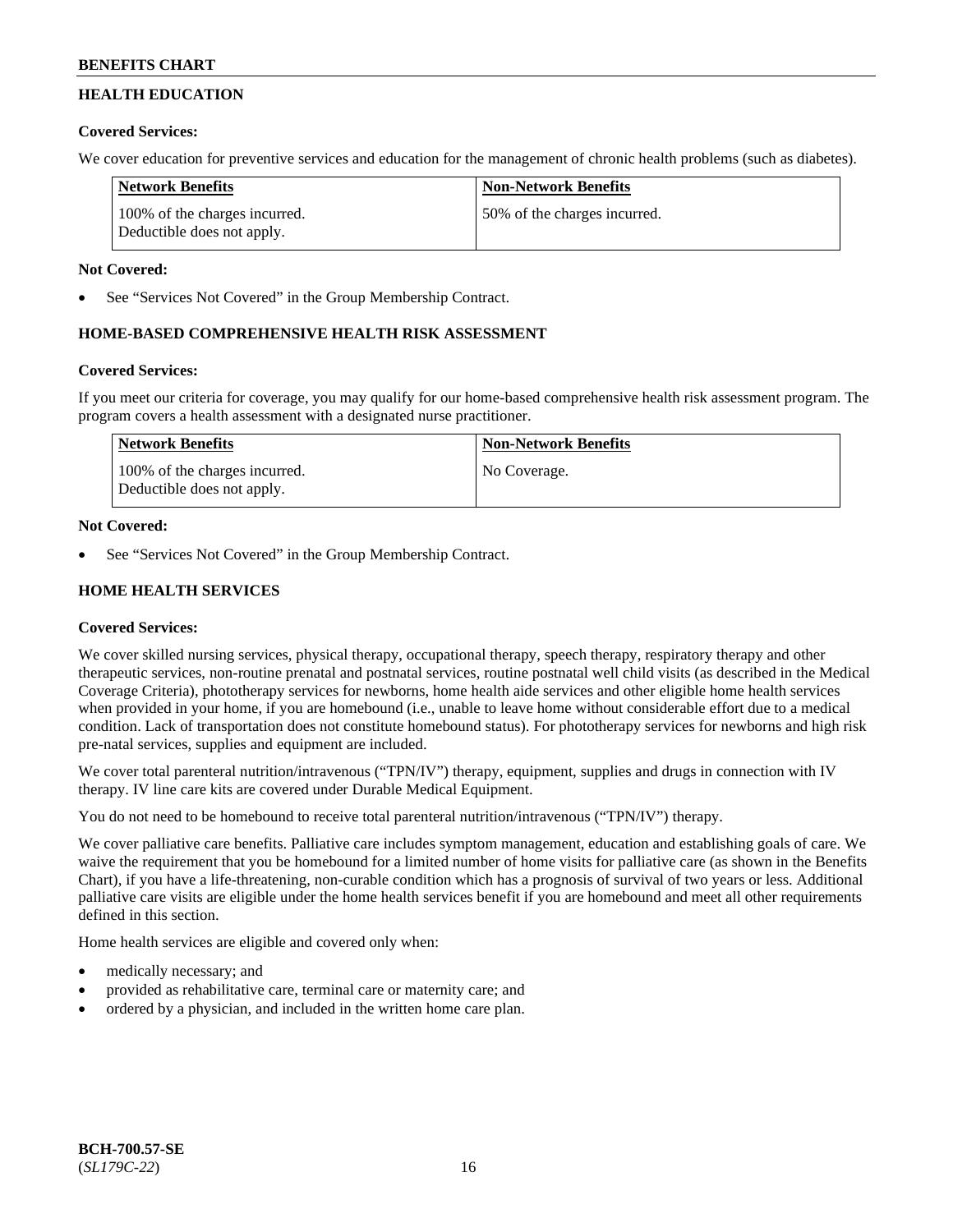**Physical therapy, occupational therapy, speech therapy, respiratory therapy, home health aide services and palliative care**

| <b>Network Benefits</b>       | <b>Non-Network Benefits</b>  |
|-------------------------------|------------------------------|
| 100% of the charges incurred. | 50% of the charges incurred. |

### **TPN/IV therapy, skilled nursing services, non-routine prenatal/postnatal services, and phototherapy**

| Network Benefits              | <b>Non-Network Benefits</b>  |
|-------------------------------|------------------------------|
| 100% of the charges incurred. | 50% of the charges incurred. |

Each 24-hour visit (or shifts of up to 24-hour visits) equals one visit and counts toward the Maximum visits for all other services shown below. Any visit that lasts less than 24 hours, regardless of the length of the visit, will count as one visit toward the Maximum visits for all other services shown below. All visits must be medically necessary and benefit eligible.

### **Routine postnatal well child visits**

| <b>Network Benefits</b>                                     | <b>Non-Network Benefits</b>  |
|-------------------------------------------------------------|------------------------------|
| 100% of the charges incurred.<br>Deductible does not apply. | 50% of the charges incurred. |

### **Maximum visits for palliative care**

If you are eligible to receive palliative care in the home and you are not homebound, there is a maximum of 12 visits per calendar year.

### **Maximum visits for all other services**

| <b>Network Benefits</b>       | <b>Non-Network Benefits</b>  |
|-------------------------------|------------------------------|
| 120 visits per calendar year. | 60 visits per calendar year. |

Each visit provided under the Network Benefits and Non-Network Benefits counts toward the maximums shown under all Maximum visits sections. The routine postnatal well child visit does not count toward the visit limit.

# **Limitations:**

- Home health services are not provided as a substitute for a primary caregiver in the home or as relief (respite) for a primary caregiver in the home. We will not reimburse family members or residents in your home for the above services.
- A service shall not be considered a skilled nursing service merely because it is performed by, or under the direct supervision of, a licensed nurse. Where a service (such as tracheotomy suctioning or ventilator monitoring) or like services, can be safely and effectively performed by a non-medical person (or self-administered), without the direct supervision of a licensed nurse, the service shall not be regarded as a skilled nursing service, whether or not a skilled nurse actually provides the service. The unavailability of a competent person to provide a non-skilled service shall not make it a skilled service when a skilled nurse provides it. Only the skilled nursing component of so-called "blended" services (i.e. services which include skilled and non-skilled components) are covered under this Benefits Chart.

#### **Not Covered:**

- Financial or legal counseling services.
- Housekeeping or meal services in your home.
- Private duty nursing services. This exclusion does not apply if covered person is also covered under Medical Assistance under 256B.0625, subdivision 7, with the exception of section 256B.0654 subdivision 4.
- Services provided by a family member or enrollee, or a resident in the enrollee's home.
- Vocational rehabilitation and recreational or educational therapy. Recreation therapy is therapy provided solely for the purpose of recreation, including but not limited to: (a) requests for physical therapy or occupational therapy to improve athletic ability, and (b) braces or guards to prevent sports injuries.
- See "Services Not Covered" in the Group Membership Contract.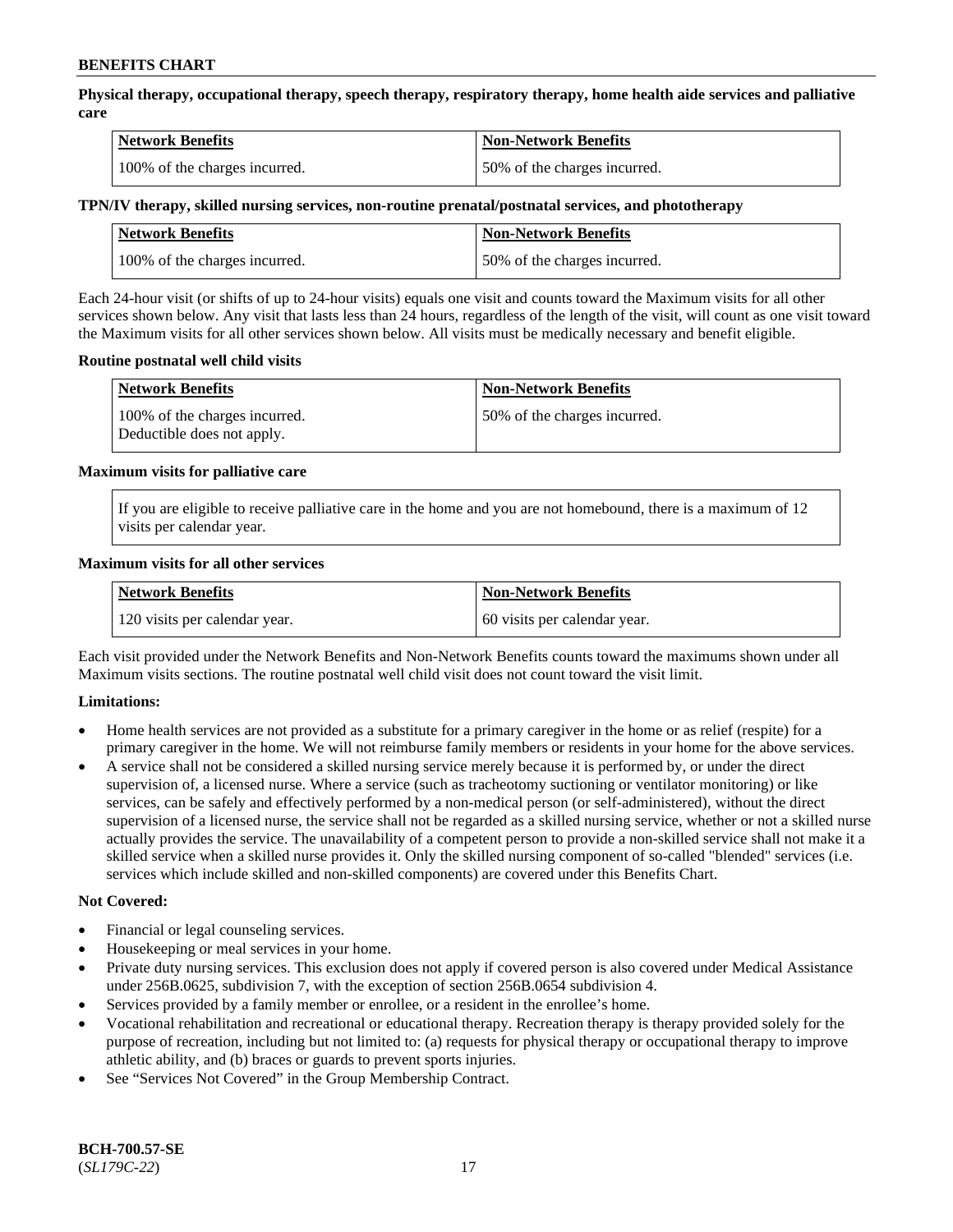# **HOME HOSPICE SERVICES**

### **Applicable Definitions:**

**Part-time.** This is up to two hours of service per day, more than two hours is considered continuous care.

**Continuous Care.** This is from two to twelve hours of service per day provided by a registered nurse, licensed practical nurse, or home health aide, during a period of crisis in order to maintain a terminally ill patient at home.

**Appropriate Facility.** This is a nursing home, hospice residence, or other inpatient facility.

**Custodial Care Related to Hospice Services.** This means providing assistance in the activities of daily living and the care needed by a terminally ill patient which can be provided by primary caregiver (i.e., family member or friend) who is responsible for the patient's home care.

# **Covered Services:**

**Home Hospice Program.** We cover the services described below if you are terminally ill and accepted as a home hospice program participant. You must meet the eligibility requirements of the program, and elect to receive services through the home hospice program. The services will be provided in your home, with inpatient care available when medically necessary as described below. If you elect to receive hospice services, you do so in lieu of curative treatment for your terminal illness for the period you are enrolled in the home hospice program.

**Eligibility:** In order to be eligible to be enrolled in the home hospice program, you must: (1) be a terminally ill patient (prognosis of six months or less); (2) have chosen a palliative treatment focus (i.e., emphasizing comfort and supportive services rather than treatment attempting to cure the disease or condition); and (3) continue to meet the terminally ill prognosis as reviewed by our medical director or his or her designee over the course of care. You may withdraw from the home hospice program at any time.

**Eligible Services:** Hospice services include the following services provided in accordance with an approved hospice treatment plan.

- Home Health Services:
	- o Part-time care provided in your home by an interdisciplinary hospice team (which may include a physician, nurse, social worker, and spiritual counselor) and medically necessary home health services are covered.
	- o One or more periods of continuous care in your home or in a setting which provides day care for pain or symptom management, when medically necessary, will be covered.
- Inpatient Services: We cover medically necessary inpatient services.
- Other Services:
	- o Respite care is covered for care in your home or in an appropriate facility, to give your primary caregivers (i.e., family members or friends) rest and/or relief when necessary in order to maintain a terminally ill patient at home.
	- o Medically necessary medications for pain and symptom management.
	- o Semi-electric hospital beds and other durable medical equipment are covered.
	- o Emergency and non-emergency care is covered.

| <b>Network Benefits</b>       | <b>Non-Network Benefits</b>  |
|-------------------------------|------------------------------|
| 100% of the charges incurred. | 50% of the charges incurred. |

Respite care is limited to 5 days per episode, and respite care and continuous care combined are limited to 30 days.

# **Not Covered:**

- Financial or legal counseling services.
- Housekeeping or meal services in your home.
- Custodial or maintenance care related to hospice services, whether provided in the home or in a nursing home.
- Any service not specifically described as covered services under this home hospice services benefits.
- Any services provided by members of your family or residents in your home.
- See "Services Not Covered" in the Group Membership Contract.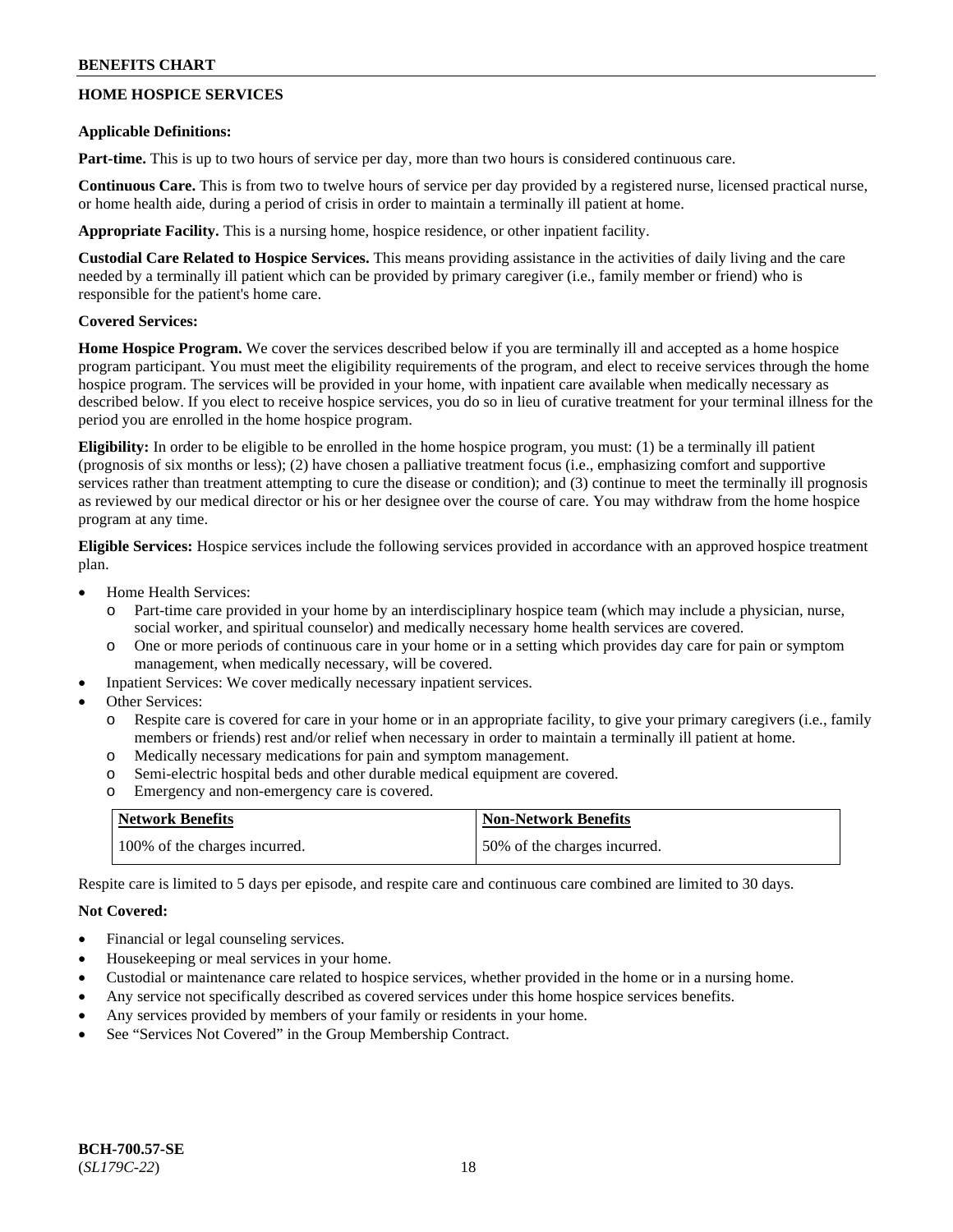# **HOSPITAL AND SKILLED NURSING FACILITY SERVICES**

### **Covered Services:**

We cover services as described below.

### **Medical or surgical hospital services**

**Inpatient hospital services:** We cover the following medical or surgical services, for the treatment of acute illness or injury, which require the level of care only provided in an acute care facility. These services must be authorized by a physician.

Inpatient hospital services include: room and board; the use of operating or maternity delivery rooms; intensive care facilities; newborn nursery facilities; general nursing care, anesthesia, laboratory and diagnostic imaging services, radiation therapy, physical therapy, prescription drugs or other medications administered during treatment, blood and blood products (unless replaced), and blood derivatives, and other diagnostic or treatment related hospital services; physician and other professional medical and surgical services provided while in the hospital, including gender confirmation surgery that meets medical coverage criteria.

We cover up to 120 hours of services provided by a private duty nurse or personal care assistant who has provided home care services to a ventilator-dependent patient, solely for the purpose of assuring adequate training of the hospital staff to communicate with that patient.

Services for items for personal convenience, such as television rental, are not covered.

We cover, following a vaginal delivery, a minimum of 48 hours of inpatient care for the mother and newborn child. We cover, following a caesarean section delivery, a minimum of 96 hours of inpatient care for the mother and newborn child. If the duration of inpatient care is less than these minimums, we also cover a minimum of one home visit by a registered nurse for post-delivery care, within four days of discharge of the mother and newborn child. Services provided by the registered nurse include, but are not limited to, parent education, assistance and training in breast and bottle feeding, and conducting any necessary and appropriate clinical tests. We shall not provide any compensation or other non-medical remuneration to encourage a mother and newborn to leave inpatient care before the duration minimums specified.

Group health plans and health insurance issuers generally may not, under Federal law, restrict benefits for any hospital length of stay in connection with childbirth for the mother of newborn child to less than 48 hours following a vaginal delivery, or less than 96 hours following a caesarean section. However, Federal law generally does not prohibit the mother's or newborn's attending provider, after consulting with the mother, from discharging the mother or her newborn earlier than 48 hours (or 96 hours as applicable). In any case plans and issuers may not, under Federal law, require that a provider obtain authorization from the plan or the insurance issuer for prescribing a length of stay not in excess of 48 hours (or 96 hours).

| <b>Network Benefits</b>       | <b>Non-Network Benefits</b>  |
|-------------------------------|------------------------------|
| 100% of the charges incurred. | 50% of the charges incurred. |

Each member's admission or confinement, including that of a newborn child, is separate and distinct from the admission or confinement of any other member.

**Outpatient hospital, ambulatory care or surgical facility services:** We cover the following medical and surgical services, for diagnosis or treatment of illness or injury on an outpatient basis. These services must be authorized by a physician.

Outpatient services include: use of operating rooms, maternity delivery rooms or other outpatient departments, rooms or facilities; and the following outpatient services: general nursing care, anesthesia, laboratory and diagnostic imaging services, radiation therapy, physical therapy, drugs administered during treatment, blood and blood products (unless replaced), and blood derivatives, and other diagnostic or treatment related outpatient services; physician and other professional medical and surgical services provided while an outpatient, including gender confirmation surgery that meets medical coverage criteria.

For Network Benefits, non-emergent, scheduled outpatient Magnetic Resonance Imaging (MRI) and Computed Tomography (CT) must be provided at a designated facility. Your physician and facility will obtain or verify authorization for these services with HealthPartners, as needed.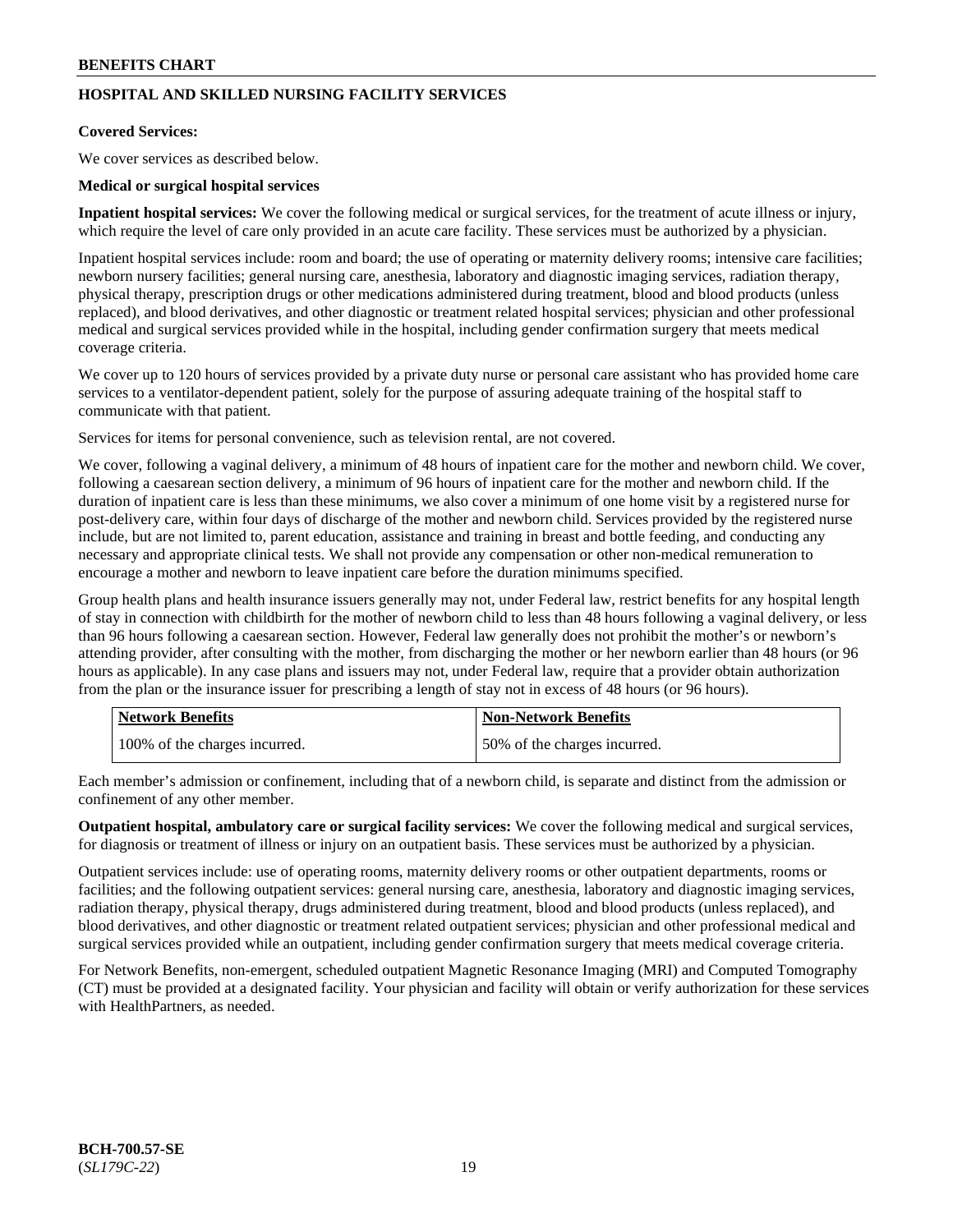To see the benefit level for diagnostic imaging services, laboratory services and physical therapy, see benefits under Diagnostic Imaging Services, Laboratory Services and Physical Therapy in this Benefits Chart.

| <b>Network Benefits</b>       | Non-Network Benefits         |
|-------------------------------|------------------------------|
| 100% of the charges incurred. | 50% of the charges incurred. |

### **Skilled nursing facility care**

We cover room and board, daily skilled nursing and related ancillary services for post-acute treatment and rehabilitative care of illness or injury that meets medical coverage criteria.

| Network Benefits                              | <b>Non-Network Benefits</b>                   |
|-----------------------------------------------|-----------------------------------------------|
| 100% of the charges incurred.                 | 150% of the charges incurred.                 |
| Limited to 120 day maximum per calendar year. | Limited to 120 day maximum per calendar year. |

Each day of services provided under the Network Benefits and Non-Network Benefits combined, counts toward the maximums shown above.

### **Not Covered:**

- Services for items for personal convenience, such as television rental.
- See "Services Not Covered" in the Group Membership Contract.

# **INFERTILITY DIAGNOSIS**

### **Covered Services:**

We cover the diagnosis of infertility. These services include diagnostic procedures and tests provided in connection with an infertility evaluation, office visits and consultations to diagnose infertility.

| <b>Network Benefits</b>       | <b>Non-Network Benefits</b> |
|-------------------------------|-----------------------------|
| 100% of the charges incurred. | See Network Benefits.       |

Coverage is limited to office visits and consultations to diagnose infertility. Treatment is not covered.

# **Not Covered:**

- Infertility/fertility treatment, including but not limited to, office visits, laboratory services and diagnostic imaging services and fertility drugs; reversal of sterilization; and sperm, ova or embryo acquisition, retrieval or storage; however, we do cover office visits and consultations to diagnose infertility.
- Services related to the establishment of surrogate pregnancy and fees for a surrogate. However, pregnancy and maternity services are covered for a member under this Benefits Chart, including a surrogate pregnancy.
- See "Services Not Covered" in the Group Membership Contract.

# **LABORATORY SERVICES**

#### **Covered Services:**

We cover laboratory tests when ordered by a provider and provided in a clinic or outpatient hospital facility.

To see the benefit level for inpatient hospital or skilled nursing facility services, see benefits under Inpatient Hospital and Skilled Nursing Facility Services in this Benefits Chart.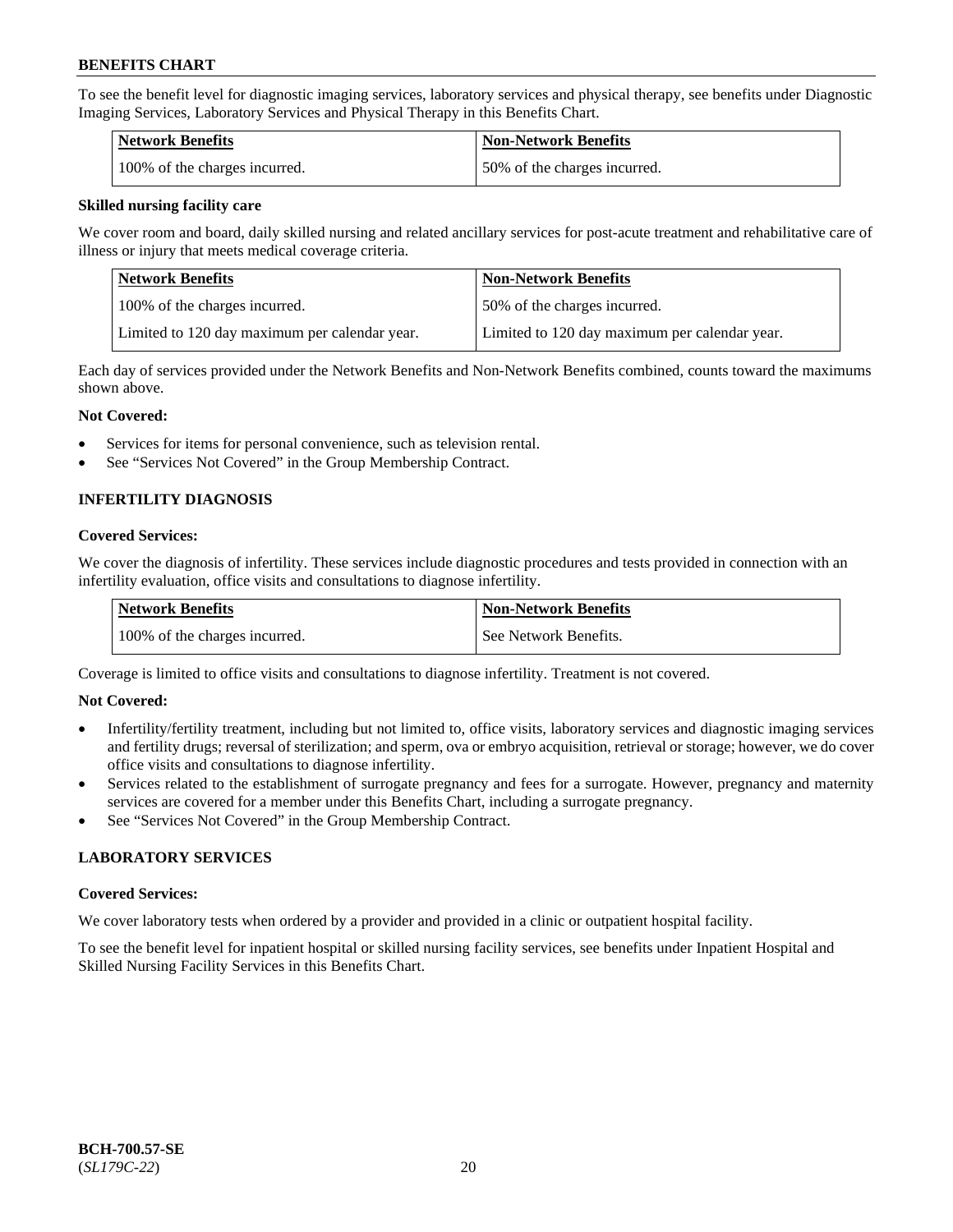**Prostate-specific antigen (PSA) testing.** We cover prostate cancer screening for men 40 years of age or over who are symptomatic or in a high-risk category and for all men 50 years of age or older.

| <b>Network Benefits</b>       | <b>Non-Network Benefits</b>   |
|-------------------------------|-------------------------------|
| 100% of the charges incurred. | 150% of the charges incurred. |

#### **All other laboratory services**

#### **Services for illness or injury**

| Network Benefits              | <b>Non-Network Benefits</b>  |
|-------------------------------|------------------------------|
| 100% of the charges incurred. | 50% of the charges incurred. |

### **Preventive services**

Laboratory services associated with preventive services are covered at the benefit level shown in the "Preventive Services" section of this Benefits Chart.

#### **Not Covered:**

See "Services Not Covered" in the Group Membership Contract.

# **LYME DISEASE SERVICES**

### **Covered Services:**

We cover services for the treatment of Lyme disease.

| <b>Network Benefits</b>                                | <b>Non-Network Benefits</b>                                  |
|--------------------------------------------------------|--------------------------------------------------------------|
| Coverage level is same as corresponding Network        | Coverage level is same as corresponding Non-Network          |
| Benefit, depending on type of service provided such as | Benefit, depending on type of service provided, such as      |
| Office Visits for Illness or Injury, Inpatient or      | Office Visits for Illness or Injury, Inpatient or Outpatient |
| <b>Outpatient Hospital Services.</b>                   | <b>Hospital Services.</b>                                    |

# **Not Covered:**

• See "Services Not Covered" in the Group Membership Contract.

# **MASTECTOMY RECONSTRUCTION BENEFIT**

#### **Covered Services:**

We cover reconstruction of the breast on which the mastectomy has been performed; surgery and reconstruction of the other breast to produce symmetrical appearance, and prostheses and physical complications of all stages of mastectomy, including lymphedemas.

| <b>Network Benefits</b>                                 | <b>Non-Network Benefits</b>                             |
|---------------------------------------------------------|---------------------------------------------------------|
| Coverage level is same as corresponding Network         | Coverage level is same as corresponding Non-Network     |
| Benefit, depending on type of service provided, such as | Benefit, depending on type of service provided, such as |
| Office Visits for Illness or Injury, Inpatient or       | Office Visits for Illness or Injury, Inpatient or       |
| <b>Outpatient Hospital Services.</b>                    | Outpatient Hospital Services.                           |

#### **Not Covered:**

• See "Services Not Covered" in the Group Membership Contract.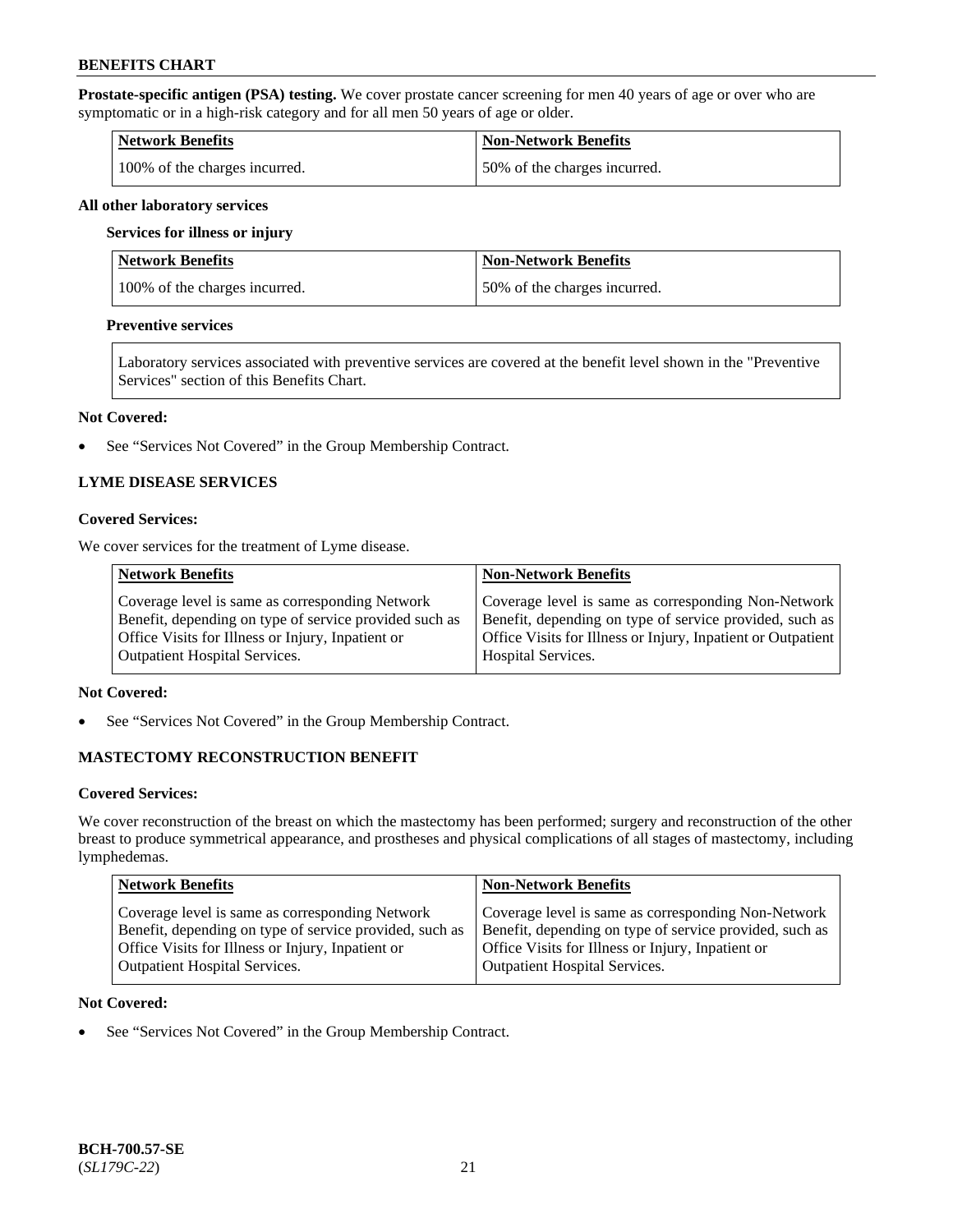# **MEDICATION THERAPY DISEASE MANAGEMENT PROGRAM**

### **Covered Services:**

If you meet our criteria for coverage, you may qualify for our Medication Therapy Disease Management Program.

The program covers consultations with a designated pharmacist.

Covered services are based on established medical policies, which are subject to periodic review and modification by the medical directors. These medical policies (medical coverage criteria) are available online at [healthpartners.com](https://www.healthpartners.com/hp/index.html) or by calling Member Services.

| Network Benefits                                            | <b>Non-Network Benefits</b> |
|-------------------------------------------------------------|-----------------------------|
| 100% of the charges incurred.<br>Deductible does not apply. | No Coverage.                |

### **Not Covered:**

See "Services Not Covered" in the Group Membership Contract.

# **OFFICE VISITS FOR ILLNESS OR INJURY**

### **Covered Services:**

We cover the following when medically necessary: professional medical and surgical services and related supplies, including biofeedback, of physicians and other health care providers; blood and blood products (unless replaced) and blood derivatives.

We cover diagnosis and treatment of illness or injury to the eyes. Where contact or eyeglass lenses are prescribed as medically necessary for the post-operative treatment of cataracts or for the treatment of aphakia, acute or chronic corneal pathology, or keratoconous, we cover the initial evaluation, lenses and fitting. Members must pay for lens replacement beyond the initial pair.

We also provide coverage for the initial physical evaluation of a child if it is ordered by a Minnesota juvenile court.

Services received via video, e-visit or telephone are covered under the "Telehealth/Telemedicine Services" section.

#### **Office Visits**

| <b>Network Benefits</b>       | <b>Non-Network Benefits</b>  |
|-------------------------------|------------------------------|
| 100% of the charges incurred. | 50% of the charges incurred. |

### **Convenience clinics**

| <b>Network Benefits</b>       | <b>Non-Network Benefits</b>  |
|-------------------------------|------------------------------|
| 100% of the charges incurred. | 50% of the charges incurred. |

#### **Injections administered in a physician's office, other than immunizations**

### **Allergy injections**

| Network Benefits              | <b>Non-Network Benefits</b>  |
|-------------------------------|------------------------------|
| 100% of the charges incurred. | 50% of the charges incurred. |

#### **All other injections**

| Network Benefits              | <b>Non-Network Benefits</b>  |
|-------------------------------|------------------------------|
| 100% of the charges incurred. | 50% of the charges incurred. |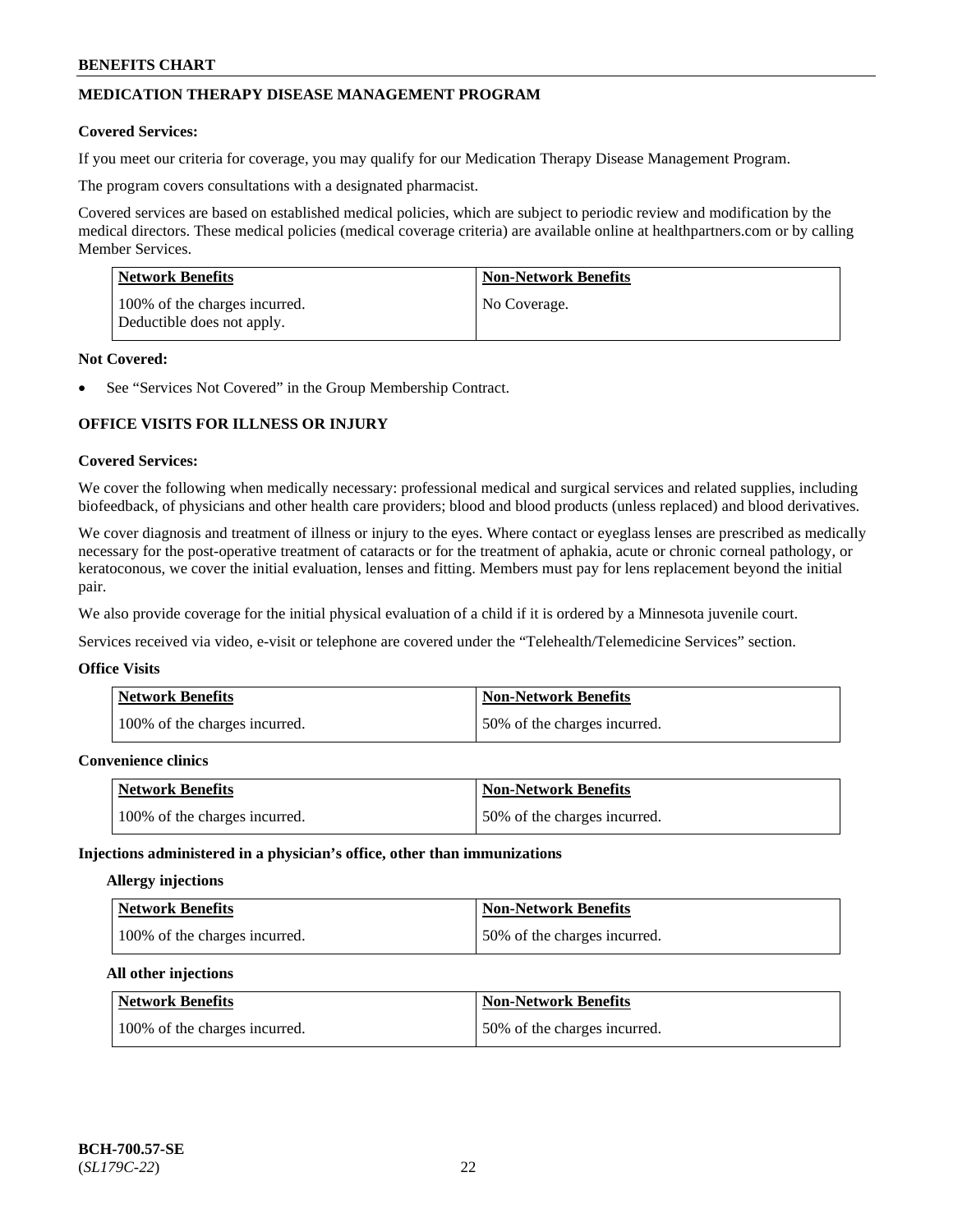# **Not Covered:**

- Court ordered treatment, except as described in this Benefits Chart under "Mental Health Services" and "Office Visits for Illness or Injury" or as otherwise required by law.
- See "Services Not Covered" in the Group Membership Contract.

### **PEDIATRIC AUTOIMMUNE NEUROPSYCHIATRIC DISORDERS ASSOCIATED WITH STREPTOCOCCAL INFECTIONS (PANDAS) AND PEDIATRIC ACUTE-ONSET NEUROPSYCHIATRIC SYNDROME (PANS) TREATMENT**

### **Definitions:**

**Pediatric acute-onset neuropsychiatric syndrome.** This means a class of acute-onset obsessive compulsive or tic disorders or other behavioral changes presenting in children and adolescents that are not otherwise explained by another known neurologic or medical disorder.

**Pediatric autoimmune neuropsychiatric disorders associated with streptococcal infections.** This means a condition in which a streptococcal infection in a child or adolescent causes the abrupt onset of clinically significant obsessions, compulsions, tics, or other neuropsychiatric symptoms or behavioral changes, or a relapsing and remitting course of symptom severity.

# **Covered Services:**

We cover treatment for pediatric autoimmune neuropsychiatric disorders associated with streptococcal infections (PANDAS) and for treatment for pediatric acute-onset neuropsychiatric syndrome (PANS). Treatments that must be covered under this section must be recommended by the member's licensed health care professional and include but are not limited to antibiotics, medication and behavioral therapies to manage neuropsychiatric symptoms, plasma exchange, and immunoglobulin.

| <b>Network Benefits</b>                                 | <b>Non-Network Benefits</b>                             |
|---------------------------------------------------------|---------------------------------------------------------|
| Coverage level is same as corresponding Network         | Coverage level is same as corresponding Non-Network     |
| Benefit, depending on type of service provided, such as | Benefit, depending on type of service provided, such as |
| Office Visits for Illness or Injury, Inpatient or       | Office Visits for Illness or Injury, Inpatient or       |
| <b>Outpatient Hospital Services.</b>                    | <b>Outpatient Hospital Services.</b>                    |

### **Not Covered:**

See "Services Not Covered" in the Group Membership Contract.

# **PEDIATRIC EYEWEAR**

#### **Covered Services:**

We cover pediatric eyewear for children.

Routine eye exams are covered under the "Preventive Services" section.

| <b>Network Benefits</b>       | Non-Network Benefits |
|-------------------------------|----------------------|
| 100% of the charges incurred. | No Coverage.         |

#### **Limitations:**

- Coverage under this provision will continue until the end of the month in which the child turns age 19.
- Limited to one of the following per calendar year:
	- o one pair of eyeglasses including one set of prescription lenses, frames from our designated eyewear collection, and antiscratch coating; or
		- o one pair of non-disposable contact lenses; or
	- o a one-year supply of disposable contact lenses
- Contact lens fittings are limited to two per calendar year.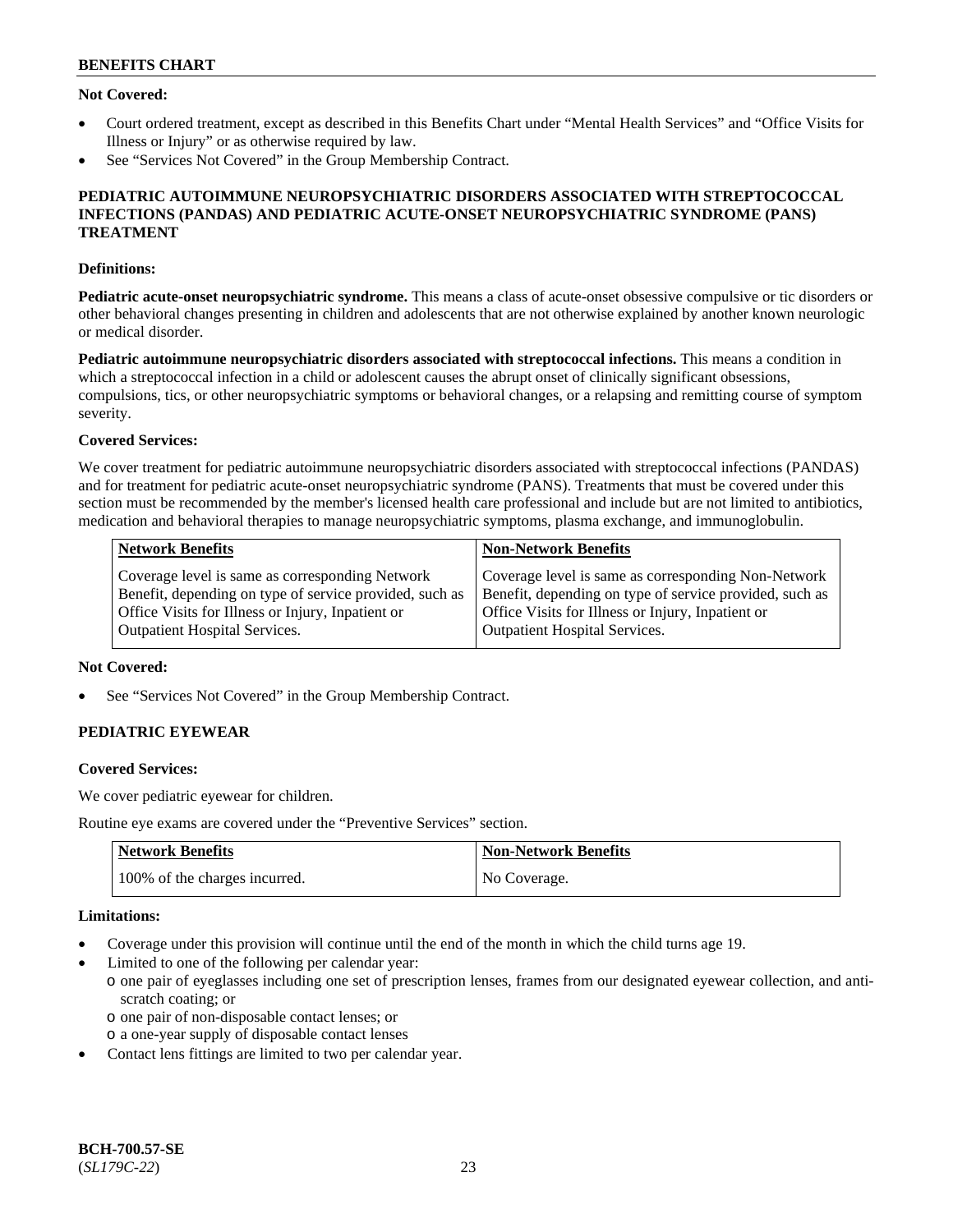# **Not Covered:**

- Frames that are not included in our designated eyewear collection. However, one pair of lenses will be covered if a member chooses frames outside the designated eyewear collection.
- More than one pair of lenses or frames or non-disposable contacts per calendar year, regardless of the reason. This includes replacement of eyeglasses or contact lenses due to loss, breakage, theft, or change in prescription.
- Safety glasses or goggles for sports or vocational reasons.
- Upgrades including, but not limited to, UV protection and no-line multifocal lenses.
- See "Services Not Covered" in the Group Membership Contract.

# **PHYSICAL THERAPY, OCCUPATIONAL THERAPY AND SPEECH THERAPY**

# **Covered Services:**

We cover the following physical therapy, occupational therapy and speech therapy services:

- rehabilitative care to correct the effects of illness or injury;
- habilitative care rendered for congenital, developmental or medical conditions which have significantly limited the successful initiation of normal speech and normal motor development.

Massage therapy which is performed in conjunction with other treatment/modalities by a physical occupational therapist, is part of a prescribed treatment plan and is not billed separately is covered.

We cover services provided in a clinic. We also cover physical therapy provided in an outpatient hospital facility. To see the benefit level for inpatient hospital or skilled nursing facility services, see benefits under Inpatient Hospital and Skilled Nursing Facility Services.

### **Rehabilitative care**

| <b>Network Benefits</b>       | <b>Non-Network Benefits</b>                                                               |
|-------------------------------|-------------------------------------------------------------------------------------------|
| 100% of the charges incurred. | 50% of the charges incurred.                                                              |
|                               | Physical and Occupational Therapy combined are<br>limited to 20 visits per calendar year. |
|                               | Speech Therapy is limited to 20 visits per calendar year.                                 |

# **Habilitative care**

| <b>Network Benefits</b>       | <b>Non-Network Benefits</b>                                                                       |
|-------------------------------|---------------------------------------------------------------------------------------------------|
| 100% of the charges incurred. | 50% of the charges incurred.                                                                      |
|                               | Physical, Occupational and Speech Therapy combined<br>are limited to 20 visits per calendar year. |

# **Not Covered:**

- Massage therapy for the purpose of comfort or convenience of the member.
- See "Services Not Covered" in the Group Membership Contract.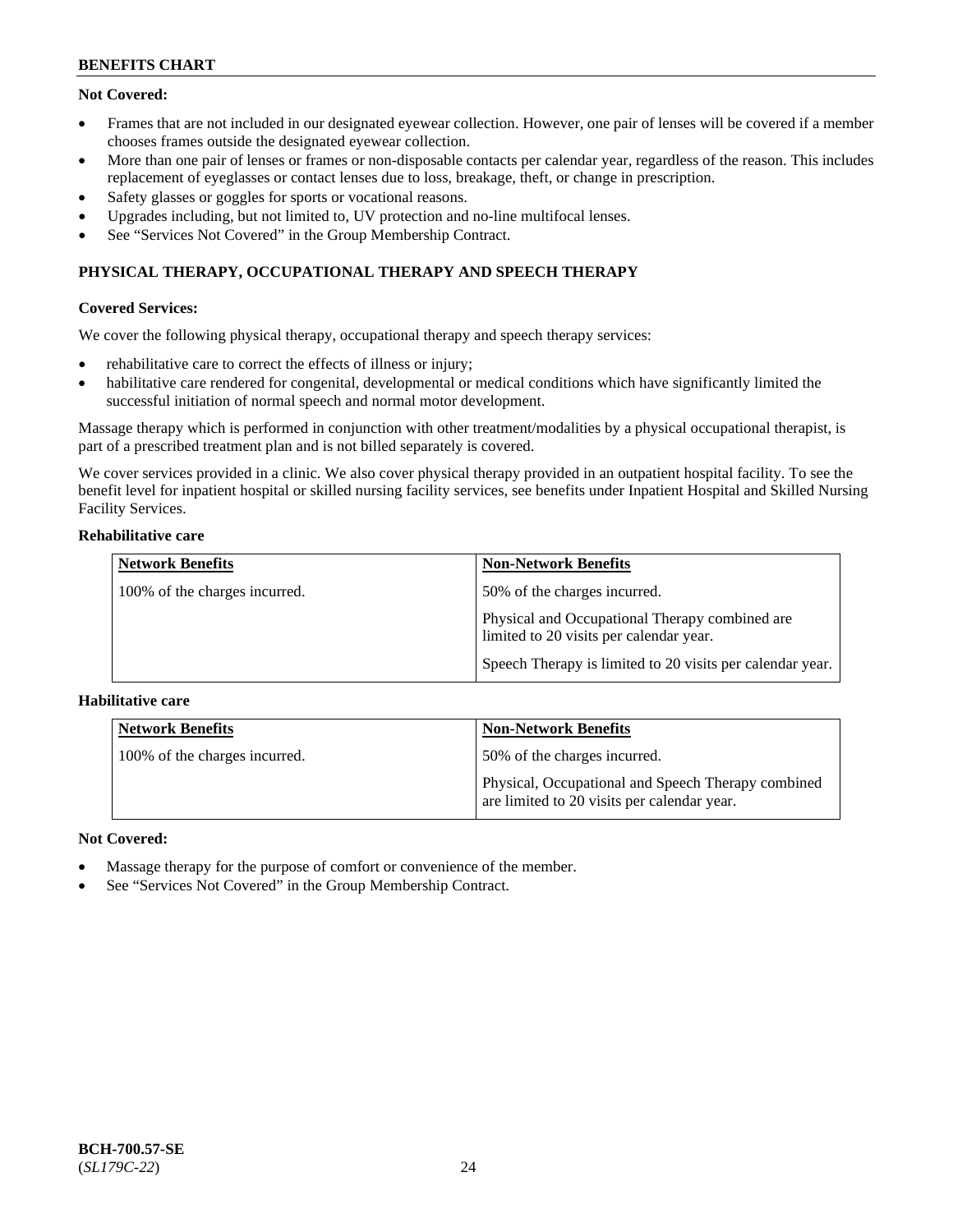# **PORT WINE STAIN REMOVAL SERVICES**

#### **Covered Services:**

We cover port wine stain removal services.

| <b>Network Benefits</b>                                | <b>Non-Network Benefits</b>                                  |
|--------------------------------------------------------|--------------------------------------------------------------|
| Coverage level is same as corresponding Network        | Coverage level is same as corresponding Non-Network          |
| Benefit, depending on type of service provided such as | Benefit, depending on type of service provided, such as      |
| Office Visits for Illness or Injury, Inpatient or      | Office Visits for Illness or Injury, Inpatient or Outpatient |
| <b>Outpatient Hospital Services.</b>                   | Hospital Services.                                           |

#### **Not Covered:**

See "Services Not Covered" in the Group Membership Contract.

# **PRE-DIABETES DISEASE MANAGEMENT PROGRAM**

#### **Covered Services:**

If you meet our criteria for coverage, you may qualify for the Pre-diabetes Disease Management Program through Omada Health. The program covers group health coaching which focuses on weight loss, exercise, behavior modification and health education at select locations determined by the plan.

| <b>Network Benefits</b>                                     | <b>Non-Network Benefits</b> |
|-------------------------------------------------------------|-----------------------------|
| 100% of the charges incurred.<br>Deductible does not apply. | Not applicable.             |

### **Not Covered:**

See "Services Not Covered" in the Group Membership Contract.

# **PRESCRIPTION DRUG SERVICES**

#### **Covered Services:**

We cover prescription drugs and medications that can be self-administered or are administered in a physician's office. We cover off-label use of formulary drugs to treat cancer if the drug is recognized for the treatment of cancer in any authoritative compendia used by the Medicare program.

We cover orally administered anticancer drugs at the applicable benefit level under outpatient drugs below. We are in compliance with Minnesota Statute 62A.3075 because we do not cover orally administered anticancer drugs under our specialty drug benefit.

We will refill a prescription for eye drops covered under this Benefits Chart if the member requests a refill and original prescription specified that additional quantities would be needed, providing the refill request does not exceed the quantities needed, and the following conditions are met:

- If the member requests a 30-day refill supply, the request must be made between 21 and 30 days of the later of (a) the original date that the prescription was distributed to the member or (b) the date that the most recent refill was distributed to the member; or
- If the member requests a 90-day refill supply, the request must be made between 75 and 90 days of the later of (a) the original date that the prescription was distributed to the member or (b) the date that the most recent refill was distributed to the member.

A licensed pharmacist may prescribe and dispense self-administered hormonal contraceptives, nicotine replacement medications, and opiate antagonists for the treatment of an acute opiate overdose in accordance with section 151.37, subdivision 14, 15, or 16, under the same terms of coverage that would apply had the prescription drug been prescribed by a licensed physician, physician assistant, or advanced practice nurse practitioner. If the plan excludes coverage for selfadministered hormonal contraceptives, they will not be covered under this provision.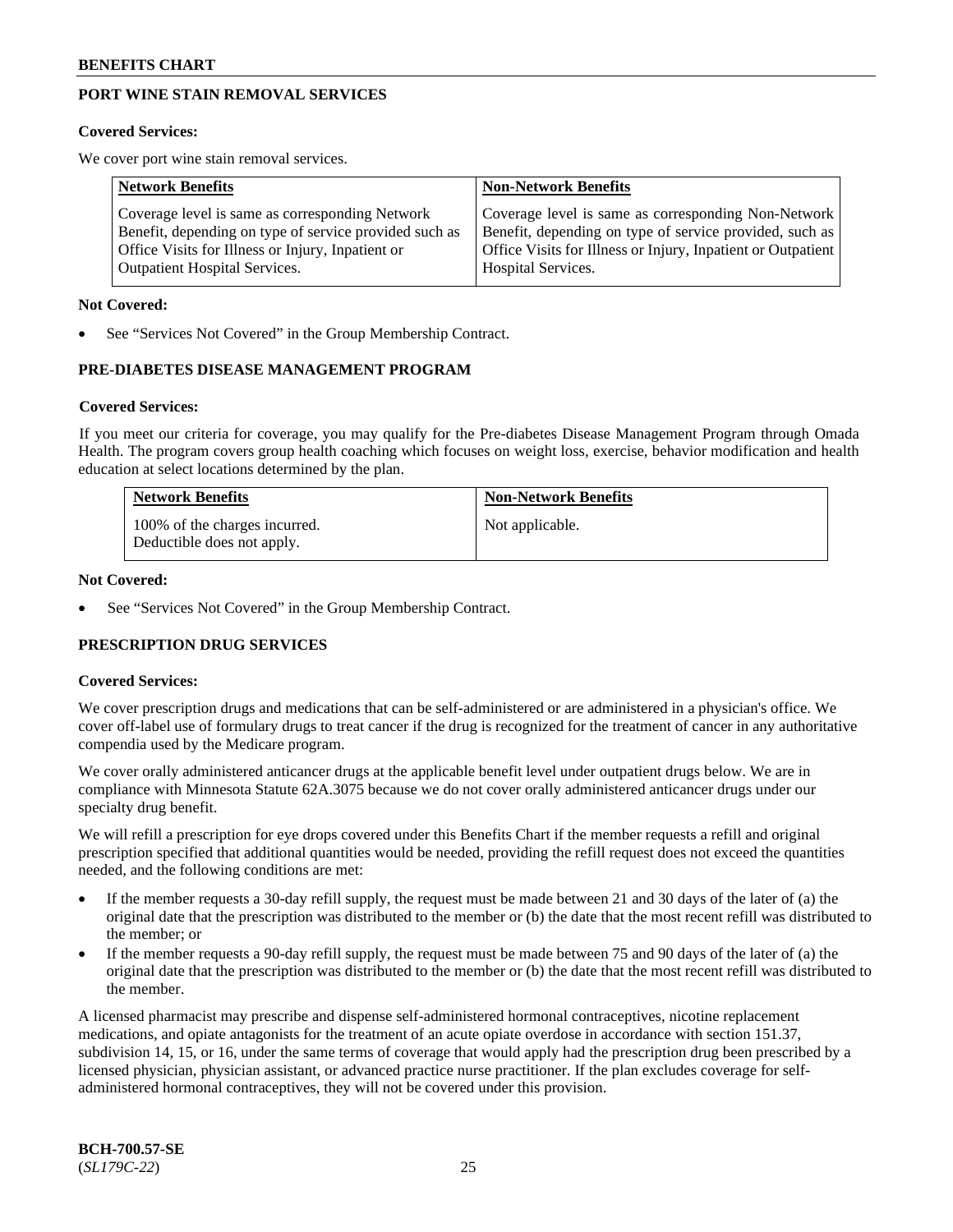**For Network Benefits, drugs and medications must be part of the formulary and obtained at a Network Pharmacy.**

**For Non-Network Benefits, drugs and medications must be part of the formulary.** 

**See the Formulary definition for information on the Formulary Exception Process available to you.**

**If a member copayment is required, you must pay one member copayment for each 31-day supply, or portion thereof, unless otherwise indicated below.**

### **Outpatient drugs (except as specified below)**

| <b>Network Benefits</b>                                                                                                                                      | <b>Non-Network Benefits</b>  |
|--------------------------------------------------------------------------------------------------------------------------------------------------------------|------------------------------|
| 100% of the charges incurred.                                                                                                                                | 50% of the charges incurred. |
| Formulary insulin is considered preventive and is not<br>subject to your deductible. In no event will your cost for<br>a formulary insulin drug exceed \$25. |                              |

**Cost-Sharing Limits for Insulin:** We are required to limit your cost-sharing on prescription insulin to no more than the net price of the prescription insulin drug. This requirement applies at the point of sale, including deductible payments and the costsharing amounts charged once the deductible is met.

**Cost-sharing.** This means a deductible payment, copayment, or coinsurance amount that you must pay for covered prescription insulin in accordance with the terms and conditions of this health plan.

**Net price.** This means our cost for prescription insulin, including any rebates or discounts received by or accrued directly or indirectly to us from a drug manufacturer or pharmacy benefit manager.

# **Mail order drugs**

| <b>Network Benefits</b>                                                                                                                                                                   | <b>Non-Network Benefits</b>                                                                                                |
|-------------------------------------------------------------------------------------------------------------------------------------------------------------------------------------------|----------------------------------------------------------------------------------------------------------------------------|
| For your convenience, you may also get up to a 93-day<br>supply of outpatient formulary prescription drugs that<br>can be self-administered through the designated mail<br>order service. | See Network Mail Order Drugs benefit.<br>Mail order drugs are only available through the<br>designated mail order service. |
| Specialty Drugs are not available through the mail order<br>service.                                                                                                                      |                                                                                                                            |

# **Specialty Drugs that are self-administered**

| <b>Network Benefits</b>                                                                                                                    | <b>Non-Network Benefits</b> |
|--------------------------------------------------------------------------------------------------------------------------------------------|-----------------------------|
| 100% of the charges incurred.                                                                                                              | No Coverage.                |
| For Network Benefits, specialty drugs are limited to<br>drugs on the specialty drug list and must be obtained<br>from a designated vendor. |                             |

# **Drugs for the treatment of growth deficiency**

| <b>Network Benefits</b>                                                                                                                            | <b>Non-Network Benefits</b>  |
|----------------------------------------------------------------------------------------------------------------------------------------------------|------------------------------|
| 100% of the charges incurred.                                                                                                                      | 50% of the charges incurred. |
| For Network Benefits, growth deficiency drugs are<br>limited to drugs on the specialty drug list and must be<br>obtained from a designated vendor. |                              |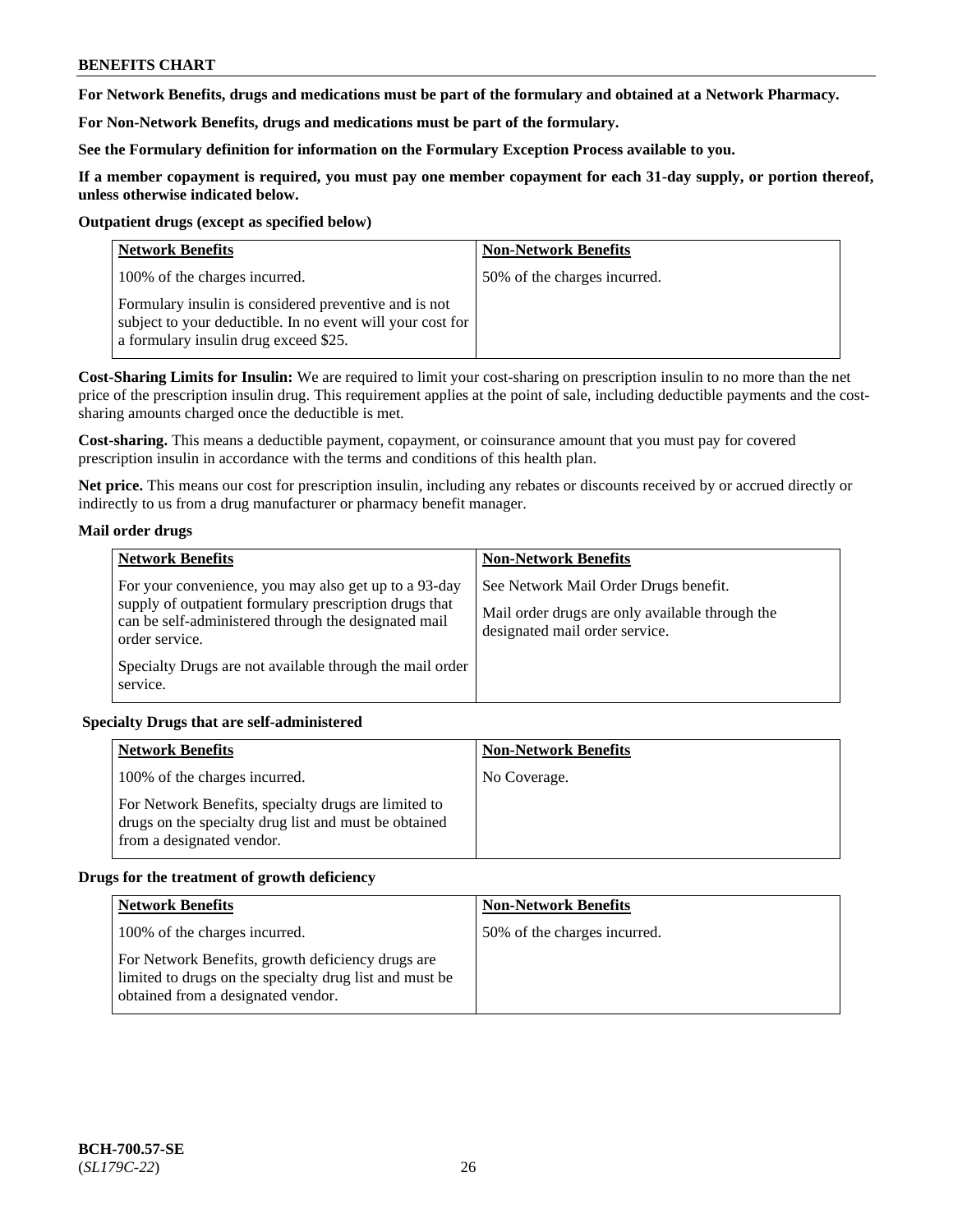# **Tobacco cessation drugs are covered for all FDA – approved tobacco cessation drugs for a minimum of 90 days**

| Network Benefits                                            | <b>Non-Network Benefits</b>  |
|-------------------------------------------------------------|------------------------------|
| 100% of the charges incurred.<br>Deductible does not apply. | 50% of the charges incurred. |

#### **Contraceptive drugs**

| <b>Network Benefits</b>                                                                                                                                        | <b>Non-Network Benefits</b>  |
|----------------------------------------------------------------------------------------------------------------------------------------------------------------|------------------------------|
| 100% of the charges incurred for formulary drugs.<br>Deductible does not apply.                                                                                | 50% of the charges incurred. |
| If a physician requests that a non-formulary<br>contraceptive drug be dispensed as written the drug will<br>be covered at 100%, not subject to the deductible. |                              |

**ACA preventive medications.** We cover preventive medications currently recommended by USPSTF with an A or B rating if they are prescribed by your medical provider and they are listed on our Commercial ACA Preventive Drug List. Preventive medications are subject to periodic review and modification. Changes would be effective in accordance with the federal rules and reflected in our current medical coverage criteria for preventive care services.

| Network Benefits                                            | <b>Non-Network Benefits</b>  |
|-------------------------------------------------------------|------------------------------|
| 100% of the charges incurred.<br>Deductible does not apply. | 50% of the charges incurred. |

# **Limitations:**

- Certain drugs may require prior authorization as indicated on the formulary. HealthPartners may require prior authorization for the drug and also the site where the drug will be provided. Certain drugs are subject to our utilization review process and quantity limits, as indicated on our formulary.
- Certain non-formulary drugs require prior authorization. In addition, certain drugs may be subject to any quantity limits applied as part of our trial program. The trial drug program applies to new prescriptions for certain drugs which have high toxicity, low tolerance, high costs and/or high potential for waste. Trial drugs are indicated on the formulary and/or the Specialty Drug List. Your first fill of a trial drug may be limited to less than a month supply. If the drug is well tolerated and effective, you will receive the remainder of your first month supply.
- If a member requests a brand name drug when there is a generic equivalent, the brand name drug will be covered up to the charge that would apply to the generic drug, minus any required copayment. If a physician requests that a brand name drug be dispensed as written, and we determine the brand name drug is medically necessary, the drug will be paid at the Outpatient Drugs benefit.
- We may require members to try over-the-counter (OTC) drug alternatives before approving more costly formulary prescription drugs.
- Unless otherwise specified in the "Prescription Drug Services" section, you may receive up to a 31-day supply per prescription.
- A 93-day supply will be covered and dispensed only at pharmacies that participate in our extended day supply program
- New prescriptions to treat certain chronic conditions are limited to a 31-day supply.
- No more than a 31-day supply of Specialty Drugs will be covered and dispensed at a time, unless it's a manufacturer supplied drug that cannot be split that supplies the member with more than a 31-day supply.
- The member copayment for a drug will not exceed the cost of the drug.

# **Not Covered:**

- Replacement of prescription drugs, medications, equipment and supplies due to loss, damage or theft.
- Nonprescription (over the counter) drugs or medications, including, but not limited to, vitamins, supplements, homeopathic remedies, and non-FDA approved drugs unless listed on the formulary and prescribed by a physician or legally authorized health care provider under applicable state and federal law. We cover off-label use of drugs to treat cancer as specified in the "Prescription Drug Services" section of this Benefits Chart. This exclusion does not include over-the-counter contraceptives for women as allowed under the Affordable Care Act when the member obtains a prescription for the item. In addition, if the member obtains a prescription, this exclusion does not include aspirin to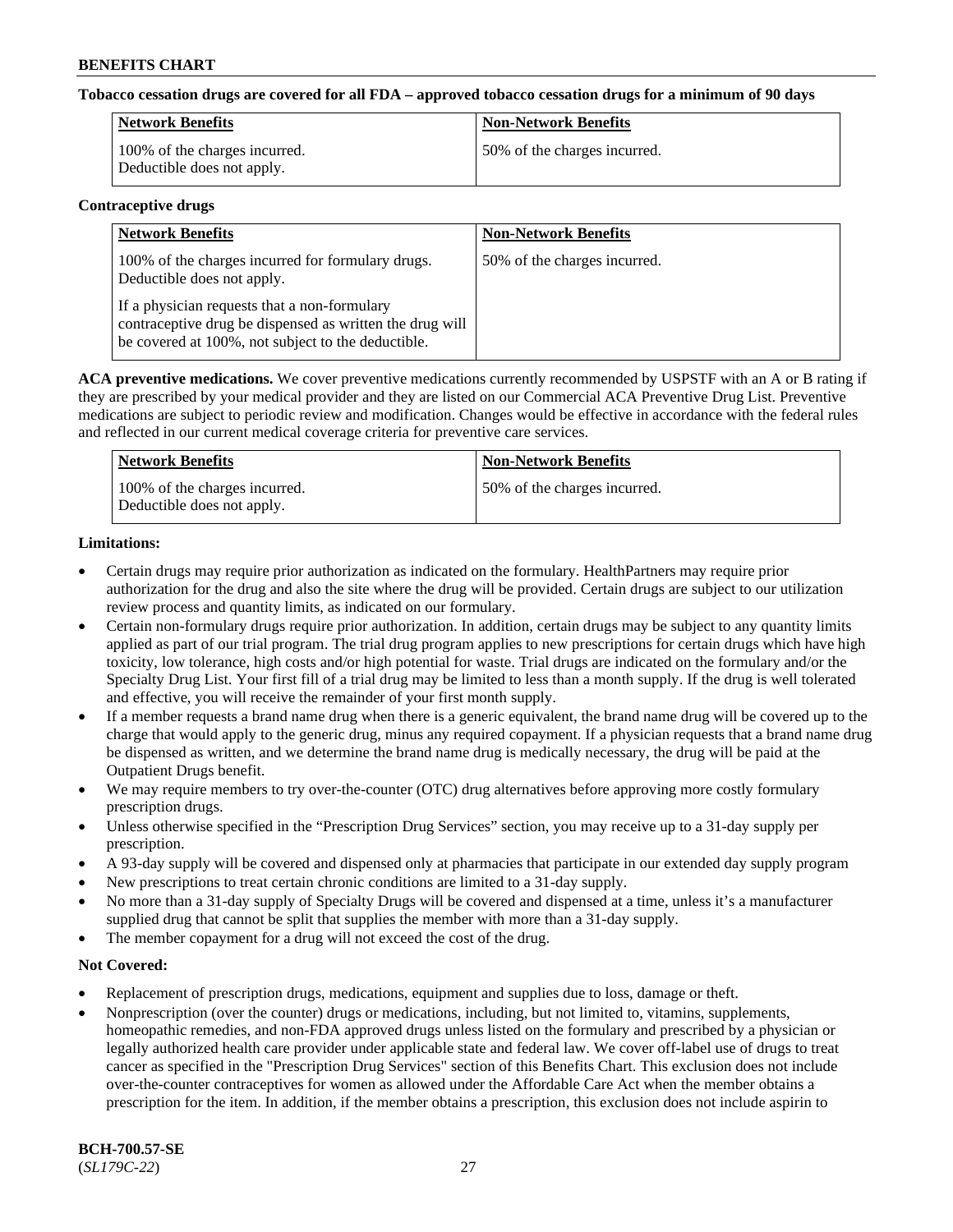prevent cardiovascular disease for men and women of certain ages; folic acid supplements for women who may become pregnant; fluoride chemoprevention supplements for children without fluoride in their water source; and iron supplements for children ages 6-12 months who are at risk of anemia.

- Drugs on the Excluded Drug List. The Excluded Drug List includes select drugs within a therapy class that are not eligible for coverage. This includes drugs that may be excluded for certain indications. However, you may request coverage for a drug on the Excluded Drug List by requesting an exception to the formulary under the formulary exception process described in the definition of formulary in this Benefits Chart. The Excluded Drug List is available at [healthpartners.com](http://www.healthpartners.com/)
- Drugs that are newly approved by the FDA until they are reviewed and approved by HealthPartners Pharmacy and Therapeutics Committee. However, you may request coverage for a drug that is newly approved by the FDA by requesting an exception to the formulary under the formulary exception process described in the definition of formulary in the Benefits Chart.
- All drugs used for sexual dysfunction.
- Fertilty drugs.
- Medical cannabis.
- Medical devices approved by the FDA will not be covered under the "Prescription Drug Services" section unless they are on our formulary. Covered medical devices are generally submitted and reimbursed under your medical benefits.
- See "Services Not Covered" in the Group Membership Contract.

# **PREVENTIVE SERVICES**

# **Applicable Definitions:**

**Routine Preventive Services** are routine healthcare services that include screenings, check-ups and counseling to prevent illness, disease or other health problems before symptoms occur.

**Diagnostic Services** are services to help a provider understand your symptoms, diagnose illness and decide what treatment may be needed. They may be the same services that are listed as preventive services, but they are being used as diagnostic services. Your provider will determine if these services are preventive or diagnostic. These services are not preventive if received as part of a visit to diagnose, manage or maintain an acute or chronic medical condition, illness or injury. When that occurs, unless otherwise indicated below, standard deductibles, copayments or coinsurance apply.

# **Covered Services:**

We cover preventive services that meet any of the requirements under the Affordable Care Act (ACA) shown in the bulleted items below. These preventive services are covered at 100% under the network benefits with no deductible, copayments or coinsurance. (If a preventive service is not required by the ACA and it is covered at a lower benefit level or if a group qualifies for an exemption or accommodation for certain benefits under the ACA, it will be specified below). Preventive benefits mandated under the ACA are subject to periodic review and modification. Changes would be effective in accordance with the federal rules. Preventive services mandated by the ACA include:

- Evidence-based items or services that have in effect a rating of A or B in the current recommendations of the United States Preventive Services Task Force with respect to the individual;
- Immunizations for routine use in children, adolescents, and adults that have in effect a recommendation from the Advisory Committee on Immunization Practices of the Centers for Disease Control and Prevention with respect to the individual;
- With respect to infants, children, and adolescents, evidence-informed preventive care and screenings provided for in comprehensive guidelines supported by the Health Resources and Services Administration; and
- With respect to women, preventive care and screenings provided for in comprehensive guidelines supported by the Health Resources and Services Administration.

Covered services are based on established medical policies, which are subject to periodic review and modification by the medical or dental directors. These medical policies (medical coverage criteria) are available by calling Member Services, or logging on to your "*my*HealthPartners" account at [healthpartners.com.](http://www.healthpartners.com/)

A complete list of preventive care services recommended under the U.S. Preventive Task Force (USPSTF) is available online at [uspreventiveservicestaskforce.org/Page/Name/uspstf-a-and-b-recommendations.](https://www.uspreventiveservicestaskforce.org/Page/Name/uspstf-a-and-b-recommendations-by-date/)

HHS: [healthcare.gov/coverage/preventive-care-benefits](https://www.healthcare.gov/coverage/preventive-care-benefits/)

CDC: [cdc.gov/vaccines/schedules/index.html](https://www.cdc.gov/vaccines/schedules/index.html)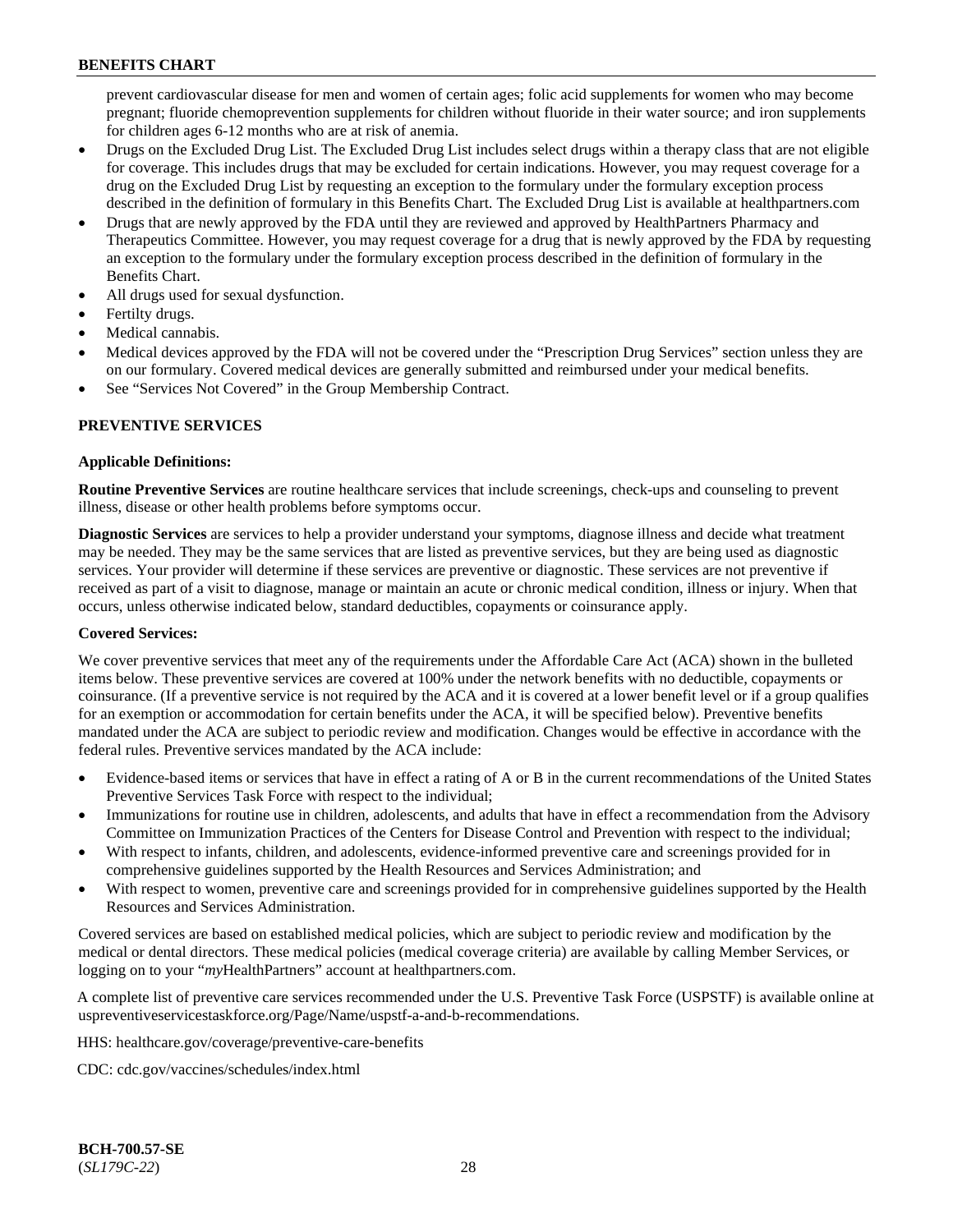# **ACA and state mandated preventive services are covered as follows:**

**Routine health exams and periodic health assessments.** A physician or health care provider will counsel you as to how often health assessments are needed based on age, sex and health status. This includes screening for tobacco use, at least two tobacco cessation attempts per year (for those who use tobacco products), all FDA approved tobacco cessation medications including over-the-counter drugs (as shown in the "Prescription Drug Services" Section) and at least four counseling sessions of at least ten minutes each for tobacco cessation.

| <b>Network Benefits</b>                                     | <b>Non-Network Benefits</b>  |
|-------------------------------------------------------------|------------------------------|
| 100% of the charges incurred.<br>Deductible does not apply. | 50% of the charges incurred. |

**Child health supervision services**. This includes pediatric preventive services, such as fluoride chemoprevention for children without fluoride in their water source, newborn screenings, appropriate immunizations, developmental assessments and laboratory services appropriate to the age of the child from birth to 72 months, and appropriate immunizations until the end of the month in which the child turns 19, as defined by the Standards of Child Health Care issued by the American Academy of Pediatrics. We cover at least five child health supervision visits from birth to 12 months, three child health supervision visits from 12 months to 24 months, once a year from 24 months to 72 months.

| Network Benefits                                            | <b>Non-Network Benefits</b>  |
|-------------------------------------------------------------|------------------------------|
| 100% of the charges incurred.<br>Deductible does not apply. | 50% of the charges incurred. |

**Routine prenatal care and exams.** This includes the comprehensive package of medical and psychosocial support provided throughout a pregnancy, including risk assessment, serial surveillance, prenatal education, and use of specialized skills and technology when needed, as defined by Standards for Obstetric-Gynecologic Services issued by the American College of Obstetricians and Gynecologists.

| Network Benefits                                            | <b>Non-Network Benefits</b>   |
|-------------------------------------------------------------|-------------------------------|
| 100% of the charges incurred.<br>Deductible does not apply. | 150% of the charges incurred. |

**Routine postnatal care.** This includes health exams, assessments, education and counseling relating to the period immediately after childbirth

| Network Benefits                                            | <b>Non-Network Benefits</b>  |
|-------------------------------------------------------------|------------------------------|
| 100% of the charges incurred.<br>Deductible does not apply. | 50% of the charges incurred. |

**Routine screening procedures for cancer.** This includes colorectal screening, digital rectal examinations, or other cancer screenings recommended by the USPSTF with an A or B rating. Women's preventive health services below describes additional routine screening procedures for cancer.

| <b>Network Benefits</b>                                     | <b>Non-Network Benefits</b>  |
|-------------------------------------------------------------|------------------------------|
| 100% of the charges incurred.<br>Deductible does not apply. | 50% of the charges incurred. |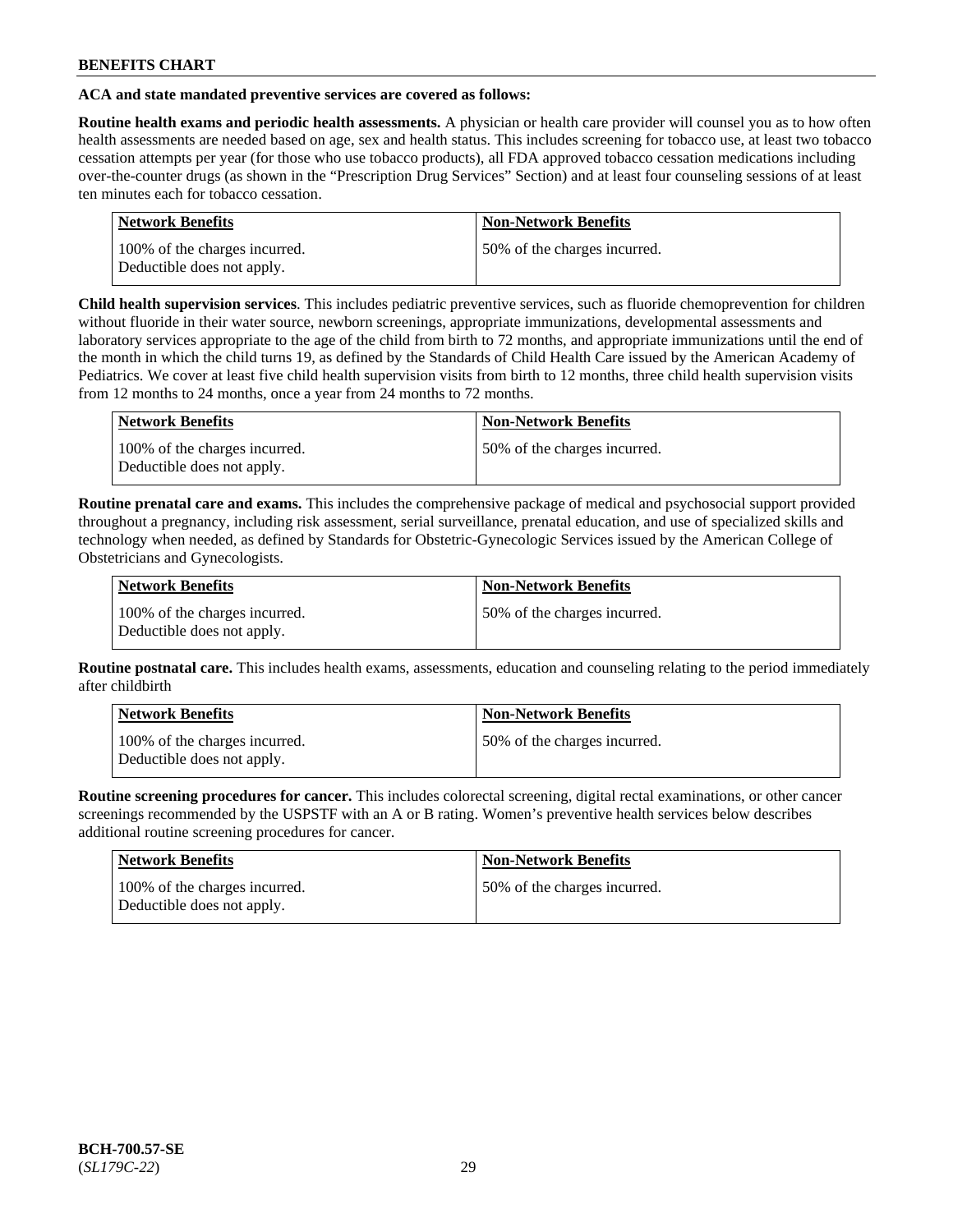**Professional voluntary family planning services.** This includes services to prevent or delay a pregnancy, including counseling and education. Services must be provided by a licensed provider.

| <b>Network Benefits</b>                                     | <b>Non-Network Benefits</b> |
|-------------------------------------------------------------|-----------------------------|
| 100% of the charges incurred.<br>Deductible does not apply. | See Network Benefits.       |

# **Adult immunizations**

| <b>Network Benefits</b>                                     | <b>Non-Network Benefits</b>  |
|-------------------------------------------------------------|------------------------------|
| 100% of the charges incurred.<br>Deductible does not apply. | 50% of the charges incurred. |

**Women's preventive services.**This includes mammograms\*, screenings for cervical cancer (pap smears), breast pumps, human papillomavirus (HPV) testing; counseling for sexually transmitted infections, counseling and screening for human immunodeficiency virus (HIV), and all FDA approved contraceptive methods as prescribed by a doctor, sterilization procedures, education and counseling (see the "Prescription Drug Services" section for coverage of oral contraceptive drugs). For women whose family history is associated with an increased risk for BRCA1 or BRCA2 gene mutations, we cover genetic counseling and BRCA screening without cost sharing, if appropriate and as determined by a physician

**\***Preventive mammogram screening includes digital breast tomosynthesis (3D mammograms) for members at risk for breast cancer.

"At risk for breast cancer" means: (1) having a family history with one or more first- or second-degree relatives with breast cancer; (2) testing positive for BRCA1 or BRCA2 mutations; (3) having heterogeneously dense breasts or extremely dense breasts based on the Breast Imaging Reporting and Data System established by the American College of Radiology; or (4) having a previous diagnosis of breast cancer.

| Network Benefits                                            | <b>Non-Network Benefits</b>  |
|-------------------------------------------------------------|------------------------------|
| 100% of the charges incurred.<br>Deductible does not apply. | 50% of the charges incurred. |

**Obesity screening and management.** We cover obesity screening and counseling for all ages during a routine preventive care exam. If you are age 18 or older and have a body mass index of 30 or more, we also cover intensive obesity management to help you lose weight. Your primary care doctor can coordinate these services.

| <b>Network Benefits</b>                                     | <b>Non-Network Benefits</b>   |
|-------------------------------------------------------------|-------------------------------|
| 100% of the charges incurred.<br>Deductible does not apply. | 150% of the charges incurred. |

**In addition to any ACA or state mandated preventive services referenced above, we cover the following eligible services:**

# **Routine eye and hearing exams**

| <b>Network Benefits</b>                                     | <b>Non-Network Benefits</b>  |
|-------------------------------------------------------------|------------------------------|
| 100% of the charges incurred.<br>Deductible does not apply. | 50% of the charges incurred. |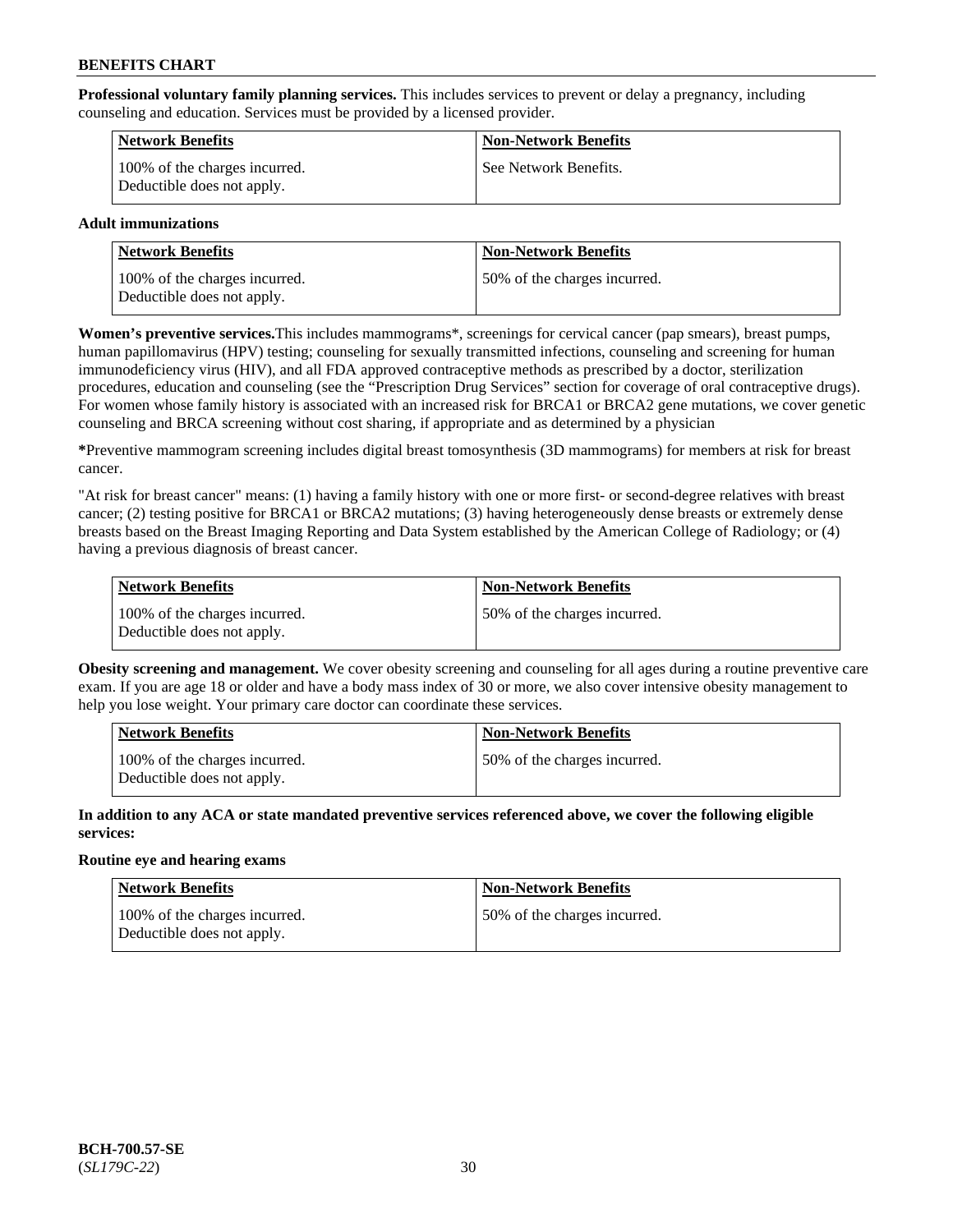**Ovarian cancer surveillance tests for women who are at risk.** "At risk for ovarian cancer" means (1) having a family history that includes any of the following: one or more first-degree or second-degree relatives with ovarian cancer, clusters of female relatives with breast cancer or nonpolyposis colorectal cancer; or (2) testing positive for BRCA1 or BRCA2 mutations. "Surveillance tests for ovarian cancer" means annual screening using: CA-125 serum tumor marker testing, transvaginal ultrasound, pelvic examination or other proven ovarian cancer screening tests currently being evaluated by the federal Food and Drug Administration or by the National Cancer Institute.

| <b>Network Benefits</b>                                                                                                                                                                                                          | <b>Non-Network Benefits</b>                                                                                                                                                                                                          |
|----------------------------------------------------------------------------------------------------------------------------------------------------------------------------------------------------------------------------------|--------------------------------------------------------------------------------------------------------------------------------------------------------------------------------------------------------------------------------------|
| Coverage level is same as corresponding Network<br>Benefit, depending on type of service provided, such<br>as Diagnostic Imaging Services, Laboratory Services<br>Office Visits for Illness or Injury or Preventive<br>Services. | Coverage level is same as corresponding Non-Network<br>Benefit, depending on type of service provided, such as<br>Diagnostic Imaging Services, Laboratory Services<br>Office Visits for Illness or Injury or Preventive<br>Services. |
|                                                                                                                                                                                                                                  |                                                                                                                                                                                                                                      |

### **Limitations:**

• Services are not preventive if received as part of a visit to diagnose, manage or maintain an acute or chronic medical condition, illness or injury. When that occurs, unless otherwise indicated above, standard deductibles, copayments or coinsurance apply.

#### **Not Covered:**

See "Services Not Covered" in the Group Membership Contract.

# **SPECIFIED NON-NETWORK SERVICES**

#### **Covered Services:**

We cover the following services when you elect to receive them from a non-network provider, at the same level of coverage we provide when you elect to receive the services from a network provider:

- Voluntary family planning of the conception and bearing of children.
- The provider visit(s) and test(s) necessary to make a diagnosis of infertility.
- Testing and treatment of sexually transmitted diseases (other than HIV).
- Testing for AIDS or other HIV-related conditions.

| <b>Network Benefits</b>                                                                                                                            | <b>Non-Network Benefits</b>                    |
|----------------------------------------------------------------------------------------------------------------------------------------------------|------------------------------------------------|
| Coverage level is same as corresponding Network<br>Benefit, depending on type of service provided, such as<br>Office Visits for Illness or Injury. | See Network Benefits for the services covered. |

#### **Not Covered:**

See "Services Not Covered" in the Group Membership Contract.

# **TELEHEALTH/TELEMEDICINE SERVICES**

#### **Definitions:**

**Telehealth, Telemedicine, or Virtual Care.** This is a means of communication between a health care professional and a patient. This includes the use of secure electronic information, imaging, and communication technologies, including:

- interactive audio or audio-video
- interactive audio with store-and-forward technology
- chat-based and email-based systems
- physician-to-physician consultation
- patient education
- data transmission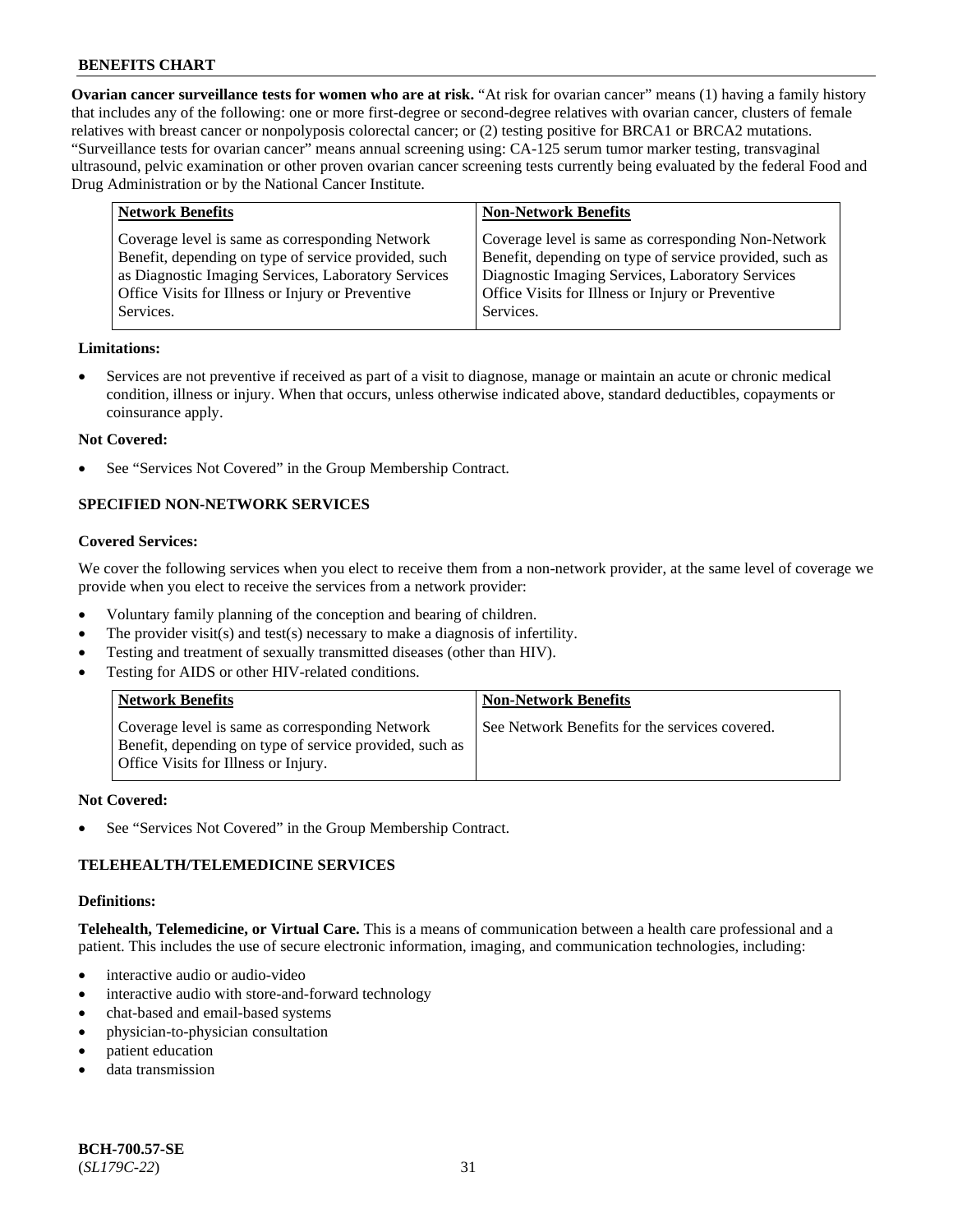- data interpretation
- digital diagnostics (algorithm-enabled diagnostic support)
- digital therapeutics (the use of personal health devices and sensors, either alone or in combination with conventional drug therapies, for disease prevention and management)

# Services can be delivered:

Synchronously: the patient and health care professional are engaging with one another at the same time; or Asynchronously: the patient and health care professional engage with each other at different points in time.

**Telephone Visits.** Live, synchronous, interactive encounters over the telephone between a patient and a healthcare provider.

**E-visit or chat-based visits.** Asynchronous online or mobile app encounters to discuss a patient's personal health information, vital signs, and other physiologic data or diagnostic images. The healthcare provider reviews and delivers a consultation, diagnosis, prescription or treatment plan after reviewing the patient's visit information.

**Virtuwell<sup>®</sup>**. This is an online service for you to receive a diagnosis and treatment for certain conditions, such as a cold, flu, ear pain and sinus infections. You may access the Virtuwell website at [virtuwell.com.](https://www.virtuwell.com/)

**Video Visits.** Live, synchronous, interactive encounters using secure web-based video between a patient and a healthcare provider.

# **Covered Services:**

The Plan covers the following methods of receiving care for services that would be eligible under the Plan if the service were provided in person.

### **Scheduled telephone visits**

| <b>Network Benefits</b>       | <b>Non-Network Benefits</b>  |
|-------------------------------|------------------------------|
| 100% of the charges incurred. | 50% of the charges incurred. |

# **E-visits**

# **Access to online care through Virtuwell at [virtuwell.com](https://www.virtuwell.com/)**

| <b>Network Benefits</b>       | <b>Non-Network Benefits</b> |
|-------------------------------|-----------------------------|
| 100% of the charges incurred. | Not Applicable.             |

#### **All other E-visits**

| Network Benefits              | <b>Non-Network Benefits</b>  |
|-------------------------------|------------------------------|
| 100% of the charges incurred. | 50% of the charges incurred. |

#### **Video visits**

| <b>Network Benefits</b>                                                                                                                              | <b>Non-Network Benefits</b>                                                                                                                              |
|------------------------------------------------------------------------------------------------------------------------------------------------------|----------------------------------------------------------------------------------------------------------------------------------------------------------|
| Coverage level is same as corresponding Network<br>Benefit, depending upon type of service provided, such<br>as Office Visits for Illness or Injury. | Coverage level is same as corresponding Non-Network<br>Benefit, depending upon type of service provided, such<br>as Office Visits for Illness or Injury. |

# **Not Covered:**

See "Services Not Covered" in the Group Membership Contract.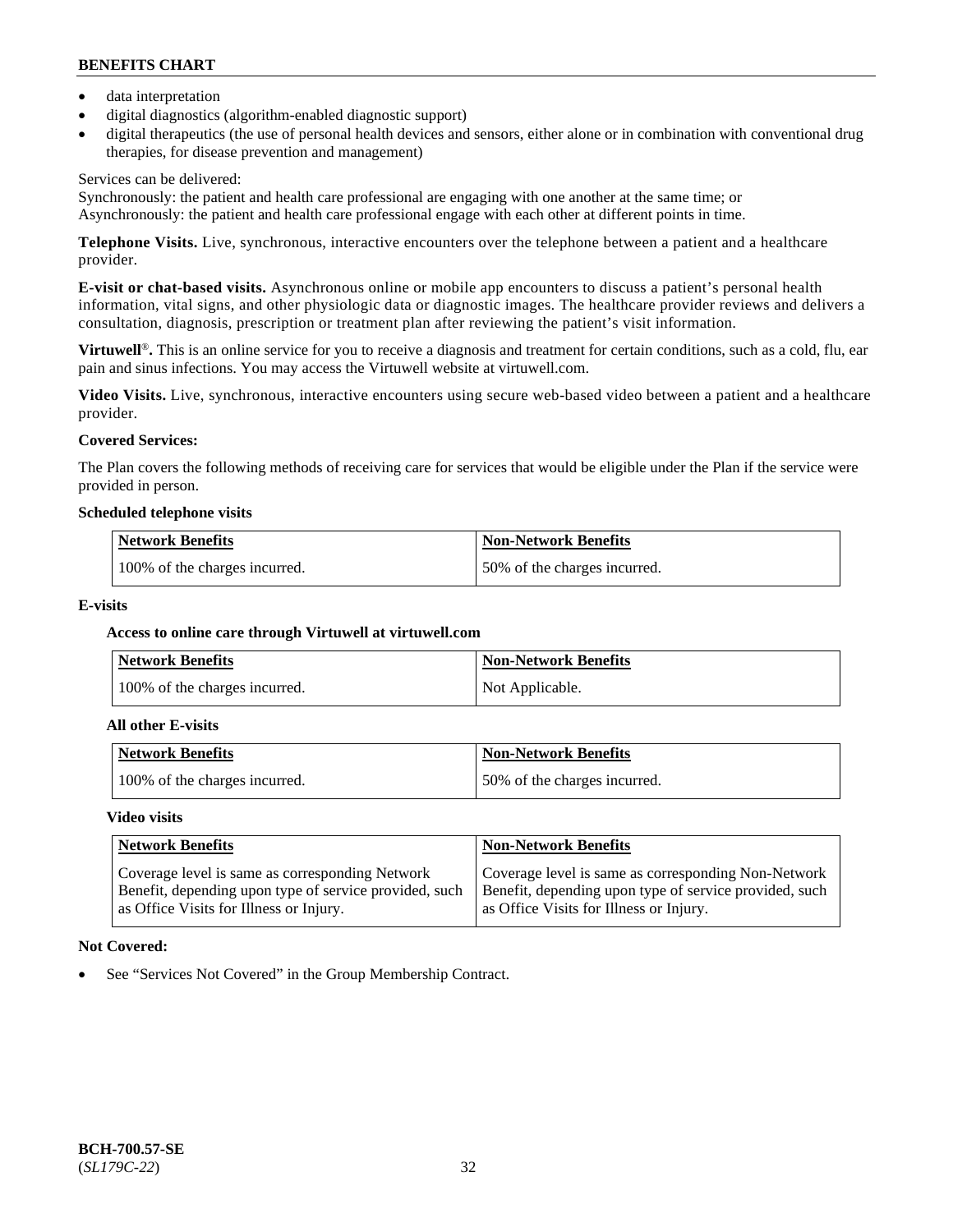# **TRANSPLANT SERVICES**

### **Applicable Definitions:**

**Autologous.** This is when the source of cells is from the individual's own marrow or stem cells.

**Allogeneic.** This is when the source of cells is from a related or unrelated donor's marrow or stem cells.

**Autologous Bone Marrow Transplant.** This is when the bone marrow is harvested from the individual and stored. The patient undergoes treatment which includes tumor ablation with high-dose chemotherapy and/or radiation. The bone marrow is reinfused (transplanted).

**Allogeneic Bone Marrow Transplant.** This is when the bone marrow is harvested from the related or unrelated donor and stored. The patient undergoes treatment which includes tumor ablation with high-dose chemotherapy and/or radiation. The bone marrow is reinfused (transplanted).

**Autologous/Allogeneic Stem Cell Support.** This is a treatment process that includes stem cell harvest from either bone marrow or peripheral blood, tumor ablation with high-dose chemotherapy and/or radiation, stem cell reinfusion, and related care. Autologous/allogeneic bone marrow transplantation and high dose chemotherapy with peripheral stem cell rescue/support are considered to be autologous/allogeneic stem cell support.

**Designated Transplant Center.** This is any health care provider, group or association of health care providers designated by us to provide services, supplies or drugs for specified transplants for our members.

**Transplant Services.** This is transplantation (including retransplants) of the human organs or tissue listed below, including all related post-surgical treatment and drugs and multiple transplants for a related cause. Transplant services do not include other organ or tissue transplants or surgical implantation of mechanical devices functioning as a human organ, except surgical implantation of an FDA approved Ventricular Assist Device (VAD) or total artificial heart, functioning as a temporary bridge to heart transplantation.

Prior authorization is required prior to consultation to support coordination of care and benefits.

### **Covered Services:**

We cover eligible transplant services (as defined above) while you are covered under this Benefits Chart. Transplants that will be considered for coverage are limited to the following:

- Kidney transplants for end-stage disease.
- Cornea transplants for end-stage disease.
- Heart transplants for end-stage disease.
- Lung transplants or heart/lung transplants for: (1) primary pulmonary hypertension; (2) Eisenmenger's syndrome; (3) endstage pulmonary fibrosis; (4) alpha 1 antitrypsin disease; (5) cystic fibrosis; and (6) emphysema.
- Liver transplants for: (1) biliary atresia in children; (2) primary biliary cirrhosis; (3) post-acute viral infection (including hepatitis A, hepatitis B antigen e negative and hepatitis C) causing acute atrophy or post-necrotic cirrhosis; (4) primary sclerosing cholangitis; (5) alcoholic cirrhosis; and (6) hepatocellular carcinoma.
- Allogeneic bone marrow transplants or peripheral stem cell support associated with high dose chemotherapy for: (1) acute myelogenous leukemia; (2) acute lymphocytic leukemia; (3) chronic myelogenous leukemia; (4) severe combined immunodeficiency disease; (5) Wiskott-Aldrich syndrome; (6) aplastic anemia; (7) sickle cell anemia; (8) non-relapsed or relapsed non-Hodgkin's lymphoma; (9) multiple myeloma; and (10) testicular cancer.
- Autologous bone marrow transplants or peripheral stem cell support associated with high-dose chemotherapy for: (1) acute leukemias; (2) non-Hodgkin's lymphoma; (3) Hodgkin's disease; (4) Burkitt's lymphoma; (5) neuroblastoma; (6) multiple myeloma; (7) chronic myelogenous leukemia; and (8) non-relapsed non-Hodgkin's lymphoma.
- Pancreas transplants for simultaneous pancreas-kidney transplants for diabetes, pancreas after kidney, living related segmental simultaneous pancreas kidney transplantation and pancreas transplant alone.

For Network Benefits, charges for transplant services must be incurred at a designated transplant center.

The transplant-related treatment provided, including expenses incurred for directly related donor services, shall be subject to and in accordance with the provisions, limitations, maximum and other terms of this Benefits Chart.

Medical and hospital expenses of the donor are covered only when the recipient is a member and the transplant and directly related donor expenses have been prior authorized for coverage. Treatment of medical complications that may occur to the donor are not covered. Donors are not considered members, and are therefore not eligible for the rights afforded to members under the Contract.